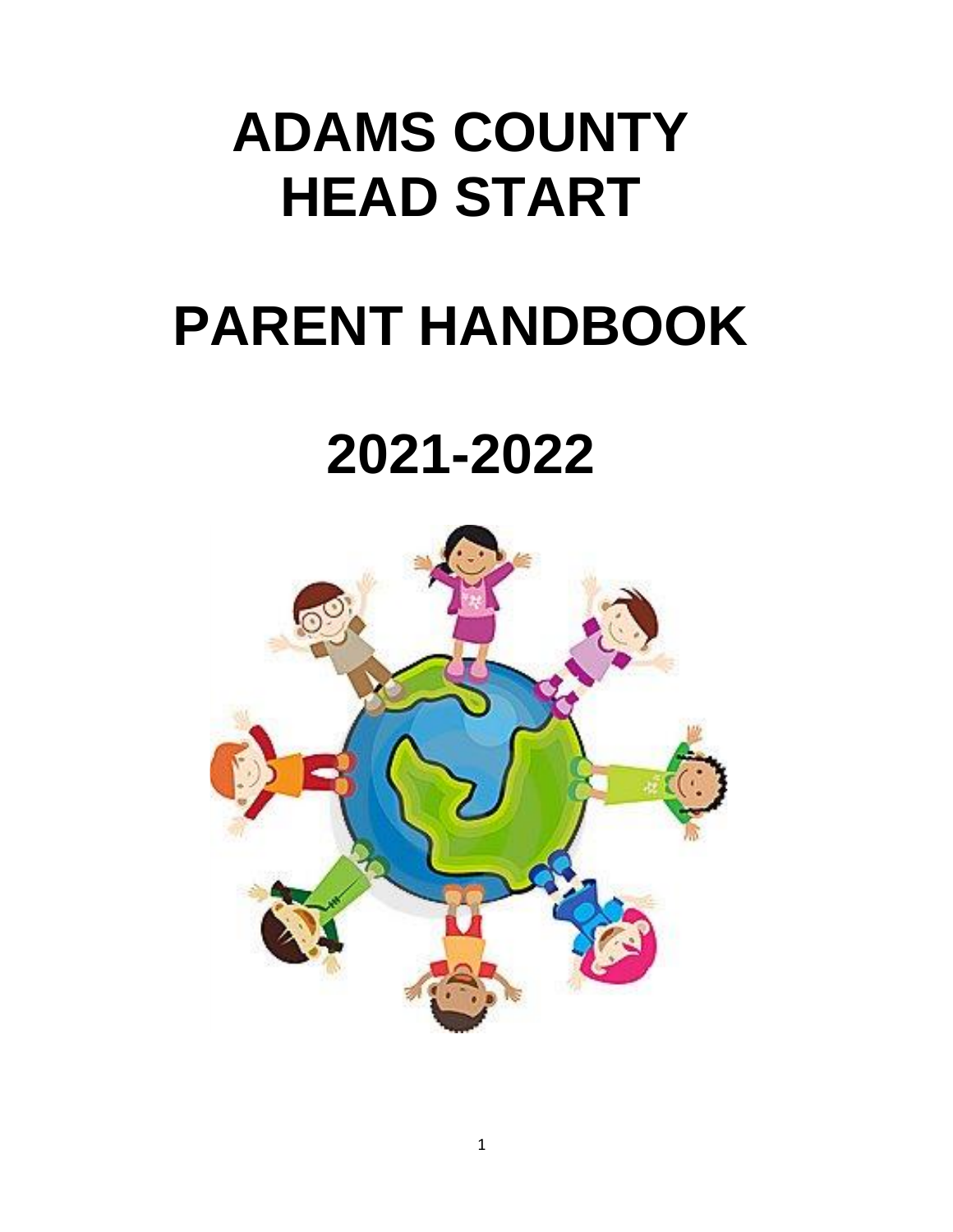# **TABLE OF CONTENTS**

| Emergency Disaster Preparedness Evacuation Locations18 |  |
|--------------------------------------------------------|--|
|                                                        |  |
|                                                        |  |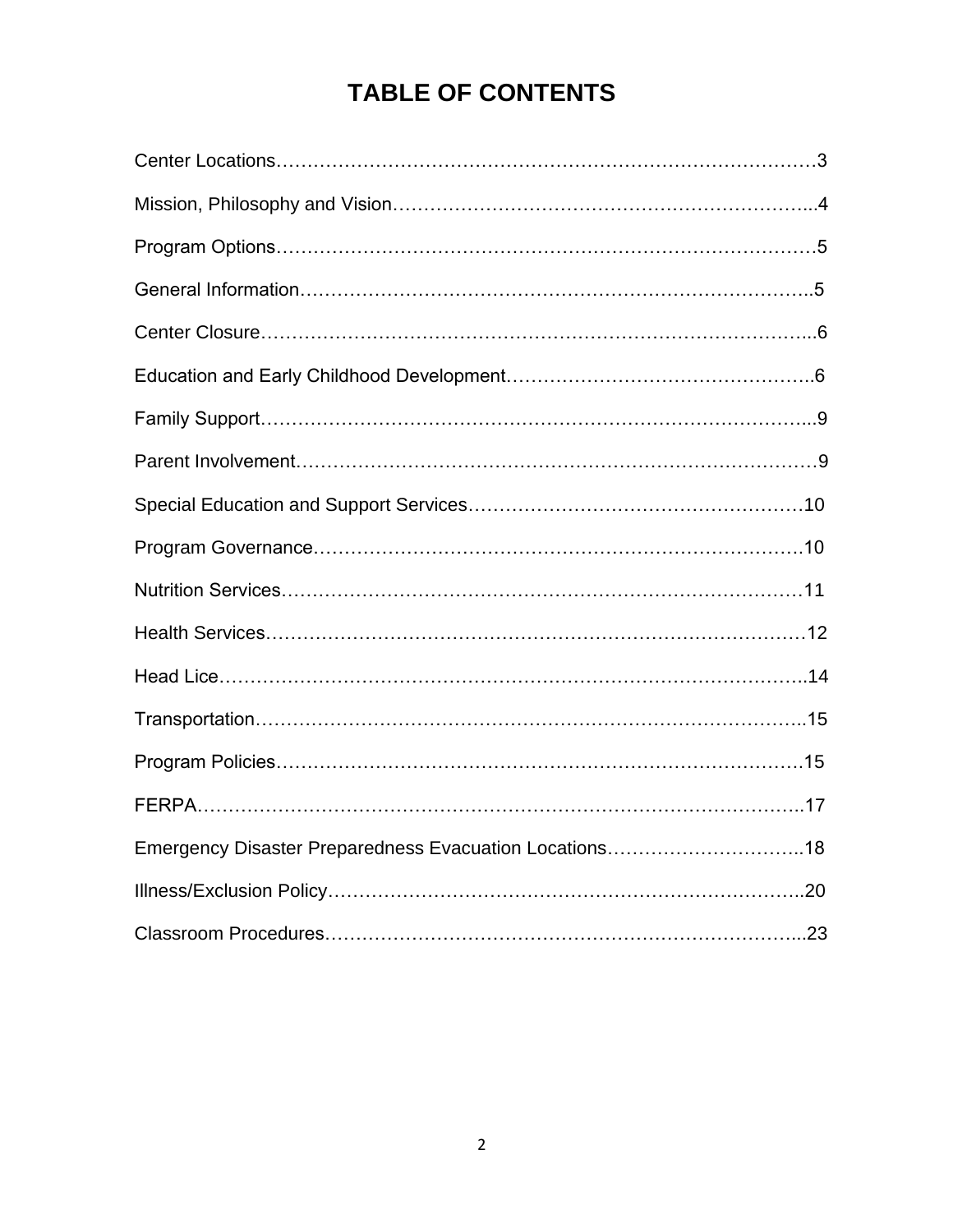# **CENTER LOCATIONS**

Head Start Administration Office [www.adcogov.org](http://www.adcogov.org/head-start)/head[-start](http://www.adcogov.org/head-start)

 $\overline{\Gamma}$ 

| <b>Brighton Head Start</b><br>1850 Egbert Street, Suite G10<br>Brighton, CO 80601<br>(303) 659-2270 | Little Star Head Start<br>3990 W. 74th Ave.<br>Westminster, CO 80030<br>303-427-2006<br>303-427-2019 |
|-----------------------------------------------------------------------------------------------------|------------------------------------------------------------------------------------------------------|
| <b>Creekside Head Start</b>                                                                         | <b>Rainbow Head Start</b>                                                                            |
| 9189 Gale Blyd.                                                                                     | 8401 Circle Drive                                                                                    |
| Thornton, CO 80260                                                                                  | Westminster, CO 80030                                                                                |
| (720) 540-4836                                                                                      | (303) 428-6477                                                                                       |
| <b>Northglenn Head Start</b>                                                                        | <b>Sunshine Head Start</b>                                                                           |
| 10675 Washington St.                                                                                | 7111 E. 56th Avenue                                                                                  |
| Northglenn, CO 80233                                                                                | <b>Commerce City, CO 80022</b>                                                                       |
| (720) 334-5134                                                                                      | (303) 286-4141                                                                                       |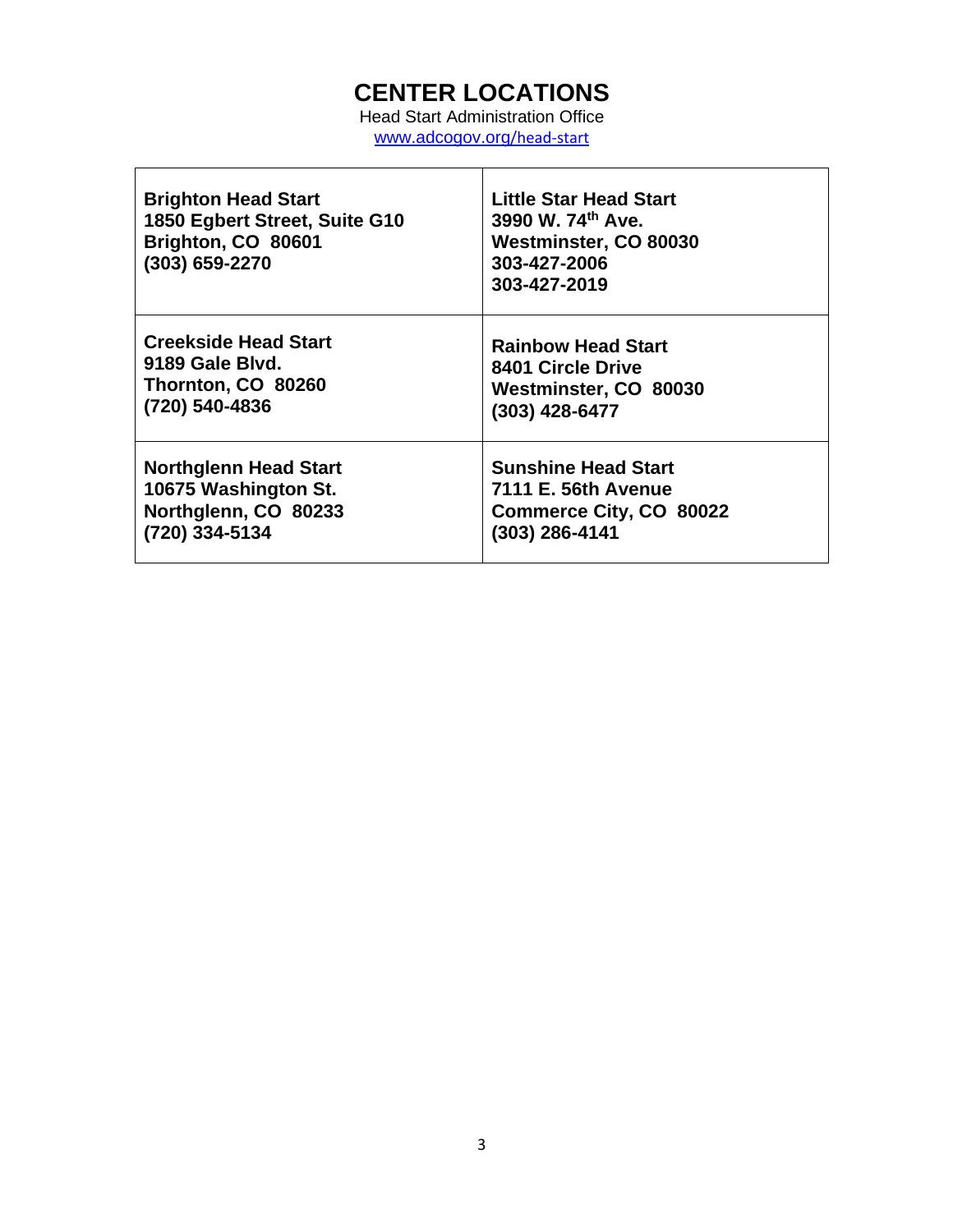

# **Mission**

The mission of Adams County Head Start is to provide high quality early education for children in partnership with their families and the community.

# **Philosophy**

The philosophy of Adams County Head Start is that all children are born ready to learn. Therefore, the quality of their earliest experiences is critical for later school success.

# **Vision**

The vision of ACHS is that every child enrolled in Head Start will enter kindergarten with the competencies necessary to succeed in school and parents/caregivers will be empowered to be their child's most important teacher.

"School-Ready Children l Involved and Successful Families"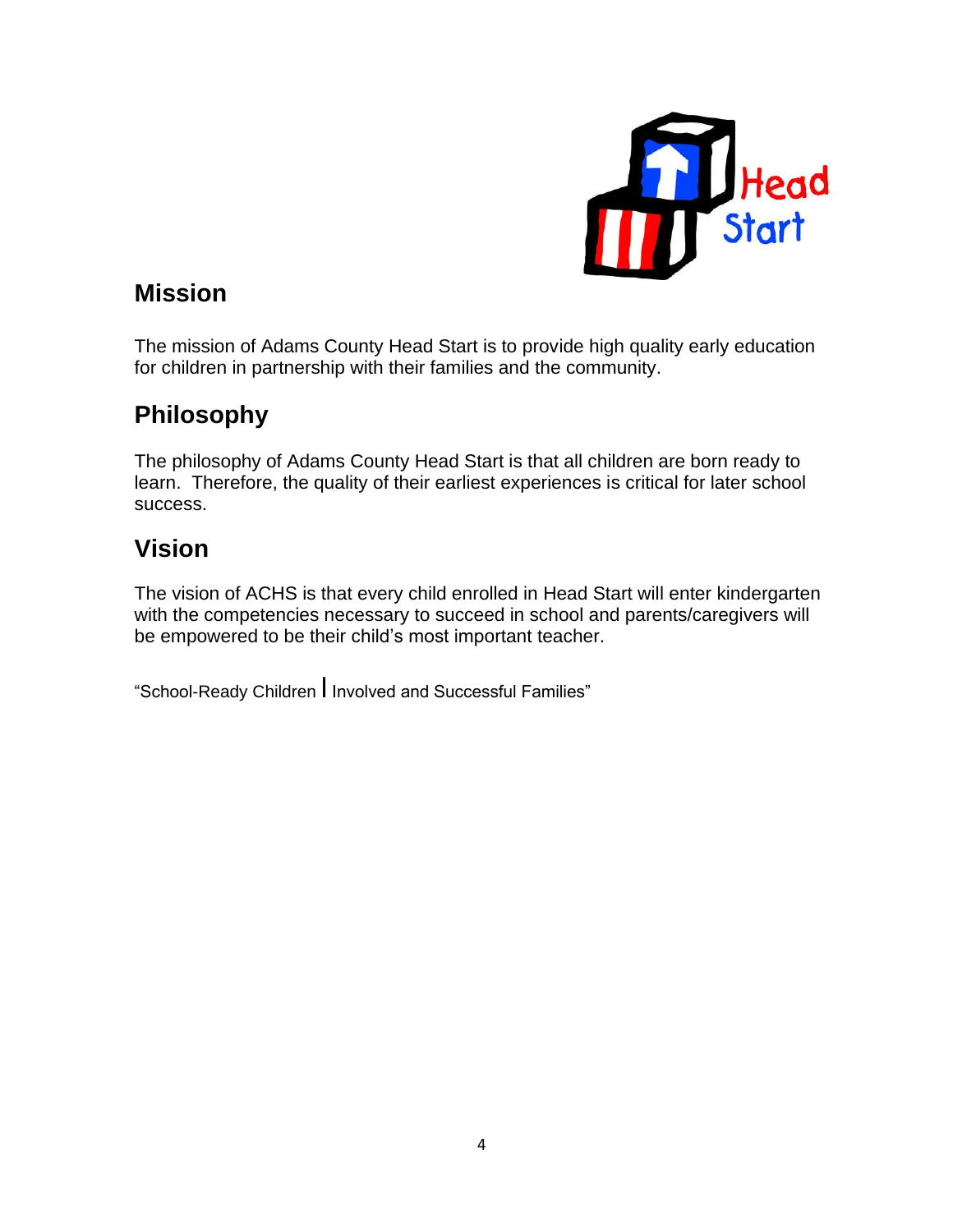# **PROGRAM OPTIONS**

Adams County Head Start provides services at no charge to all families enrolled in the program

#### **\*\*Program Options are subject to change due to the pandemic\*\***

**Full Day Option – 4 Days per Week Monday – Thursday**

**Full Day Option – 5 Days per Week Monday – Friday** 



# **GENERAL INFORMATION**

### **Classroom/Attendance Hours**

Brighton Head Start Hours:

- Classroom A and C: 8:30 A.M.  $-$  3:30 P.M.
- Classroom B: 8:20 A.M. 3:20 P.M.

Creekside Head Start Hours: 8:30 A.M. – 3:30 P.M. Little Star Head Start Hours: 8:30 A.M. – 3:30 P.M. Northglenn Head Start Hours: 8:30 A.M. – 3:30 P.M. Rainbow Head Start Hours:

- Classroom A: 8:20 A.M.  $-$  3:20 P.M.
- Classroom B and D: 8:30 A.M.  $-$  3:30 P.M. Sunshine Head Start Hours:
	- Classroom A and D: 8:20 A.M.  $-$  3:20 P.M.
	- Classroom B and C: 8:30 A.M.  $-$  3:30 P.M.

### **Registration and Enrollment**

Adams County Head Start serves children who are 3 – 5 years of age. In order to be eligible for Head Start, a child must be three years old by their school district's cut-off date. The child's family income must be within the Federal Income Poverty Guidelines. The child and family must reside in Adams County.

A child who is enrolled may continue to attend Head Start until he/she is eligible to start Kindergarten. Recertification of income eligibility may occur.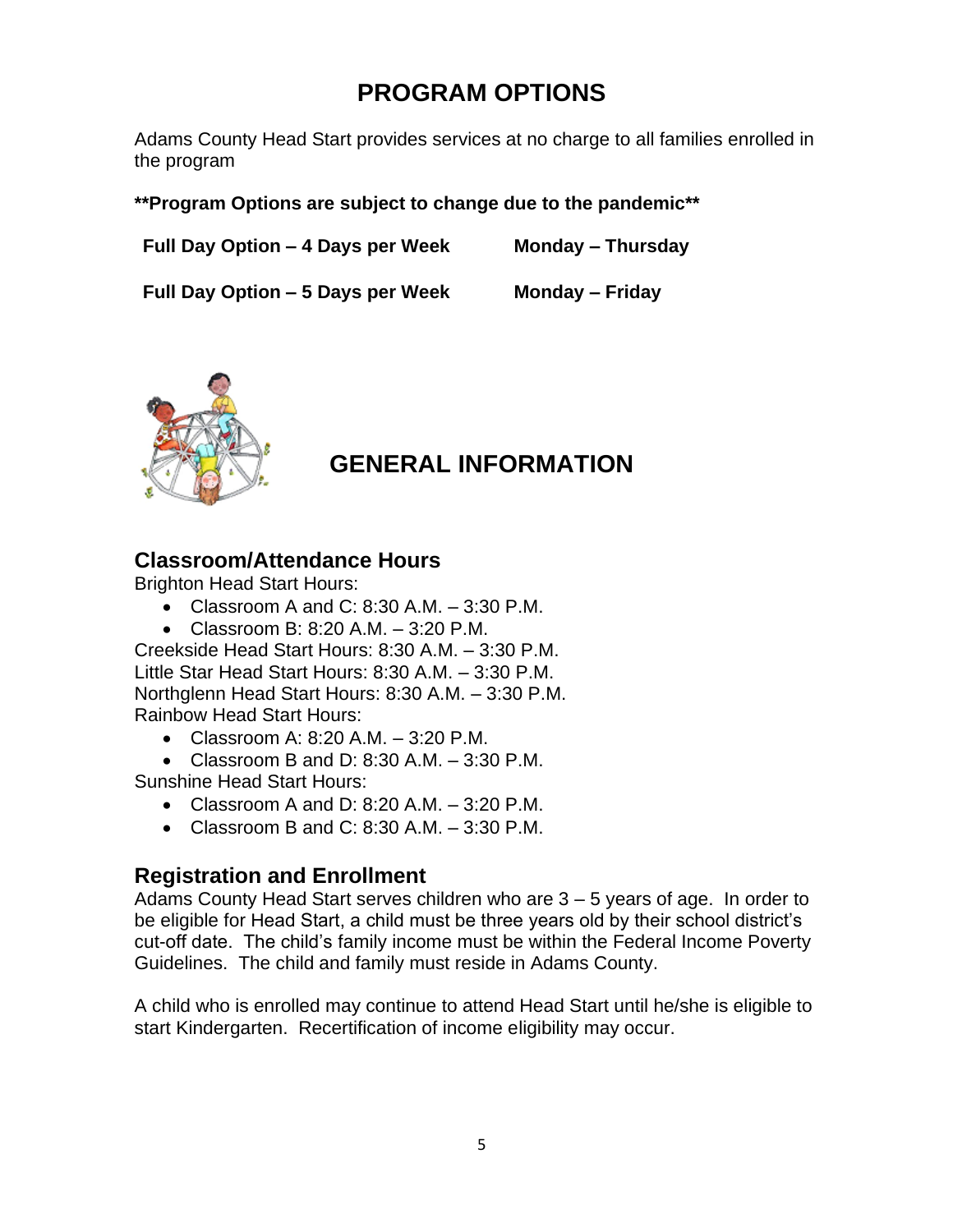# **Calendar and Holidays**

The Adams County Head Start program is closed the following days:

- 
- Frances Xavier Cabrini Day President's Day
- 
- Week of Thanksgiving  **Memorial Day**
- Winter Break (two weeks) Fourth of July
- Labor Day Martin Luther King Day
	-
- Veterans Day  **Spring Break (1 week)** 
	-
	-

# **Center Closure**

When delayed start or school closures occur due to inclement weather, please follow the school district specific to the Head Start center that your child attends. School closure notification will be on the news/radio station/internet:

Brighton Head Start center – District 27J Creekside Head Start center – District 12 Little Star Head Start center – District 50 Rainbow Head Start center– District 50 Sunshine Head Start center – District 14



NOTE: If there are other closures, to include school closing early, families will be contacted by text message, email, or phone. Please check program calendar for additional scheduled school closure days.

# **EDUCATION AND EARLY CHILDHOOD DEVELOPMENT**

The Education Program at Adams County Head Start uses supportive classroom methods to engage children in high quality learning experiences appropriate to their level of development. ACHS provides positive instruction of children. In a positive, rewarding environment, ACHS students interact with materials and print-rich environments that help develop verbal, pre-academic, and pro-social skills necessary to be kindergarten ready. We use developmentally appropriate and research-based curriculum elements to provide a scope and sequence of effective teaching and learning environments that can be individualized to the needs of each child.

### **Curriculum Elements**



In our classrooms, the *Creative Curriculum* is used to support children in reaching their developmental goals. There are five components in the curriculum: The Family's Role, How Children Develop and Learn, The Learning Environment, What Children Learn, and the Teachers Role. It clearly defines the role of the teacher in connecting content, teaching,

and learning for children. Through active learning, young children create knowledge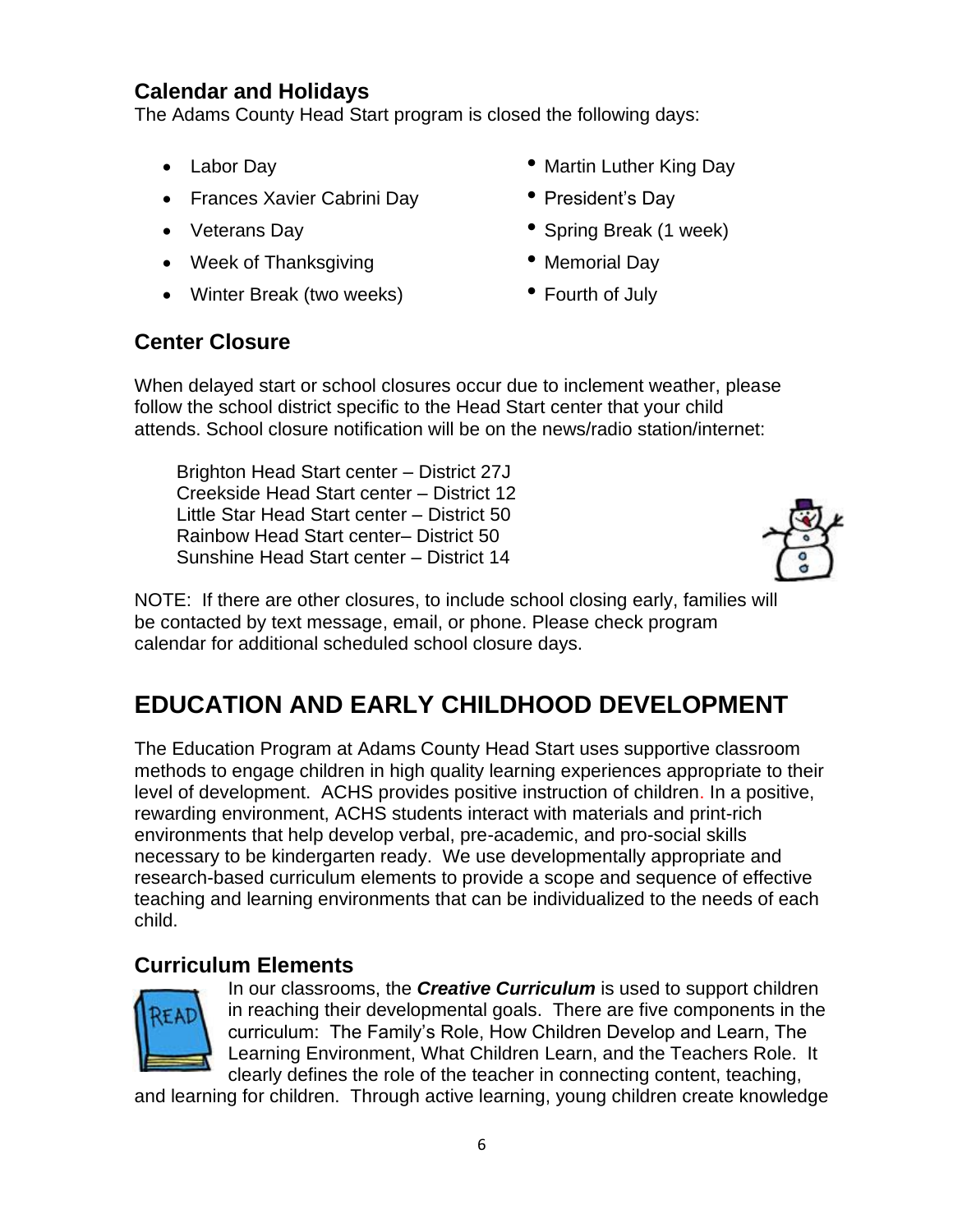that helps them make sense of their world. As they follow their natural interests, children engage in meaningful experiences that support their growth and development in all areas of learning and prepare them to succeed in school. Teachers use Teaching Strategies GOLD to look at and track each child's developmental progress in achieving their goals and preparing them for Kindergarten.

Teachers use the *Incredible Years: Dinosaur School Curriculum* to support children in becoming caring and responsible members of their classroom community. Dinosaur School helps children learn skills related to doing their best in school, getting along with friends and family members, following adult requests and rules, understanding, and expressing feelings and solving problems. Parents/ guardians and teachers work together to help children learn these important skills.

Teachers use **The Culture of Wellness in Preschools** program that provides nutritious activities to increase daily healthy eating and fun physical activities to promote healthy bodies. The focus is on healthy learning and staying active as a family.

Teachers use the **Zoo-phonics** curriculum to support literacy development. Using the fun engaging activities, children learn to identify sounds and names associated with letters, begin to simple decoding, and begin the basics of writing. Exposure to this knowledge is important to the child's independence in literacy. This experience they gain with this curriculum develops their self-esteem that promotes successful kindergarten readiness.

The **Kids Play Math** curriculum, along with math activities embedded in the **Creative Curriculum**, provides meaningful activities to foster the pre-numeracy skills needed in kindergarten and beyond.

### **Outdoor Play – Inclement Weather/Excessively Hot Weather**

During inclement weather, ACHS will take steps to ensure the safety of children and families. If the weather (excessively hot or cold temperatures, wind, etc.) does not allow for active play outdoors, the teachers will arrange inside activities that will assist children in large muscle development. Classroom temperature will be adjusted as needed in order to keep a comfortable environment. Teachers are encouraged to open windows for ventilation, turn up heat, have a change of clothes for children and/or add additional clothing when necessary.

### **Communication with Parents**

The teachers use the following ways to share and receive information with parents:

- Daily conversations (once all children are picked up)
- Monthly Class Newsletters
- Teacher Home Visits
- Parent/Teacher Conferences
- Creative Curriculum App
- Ready Rosie App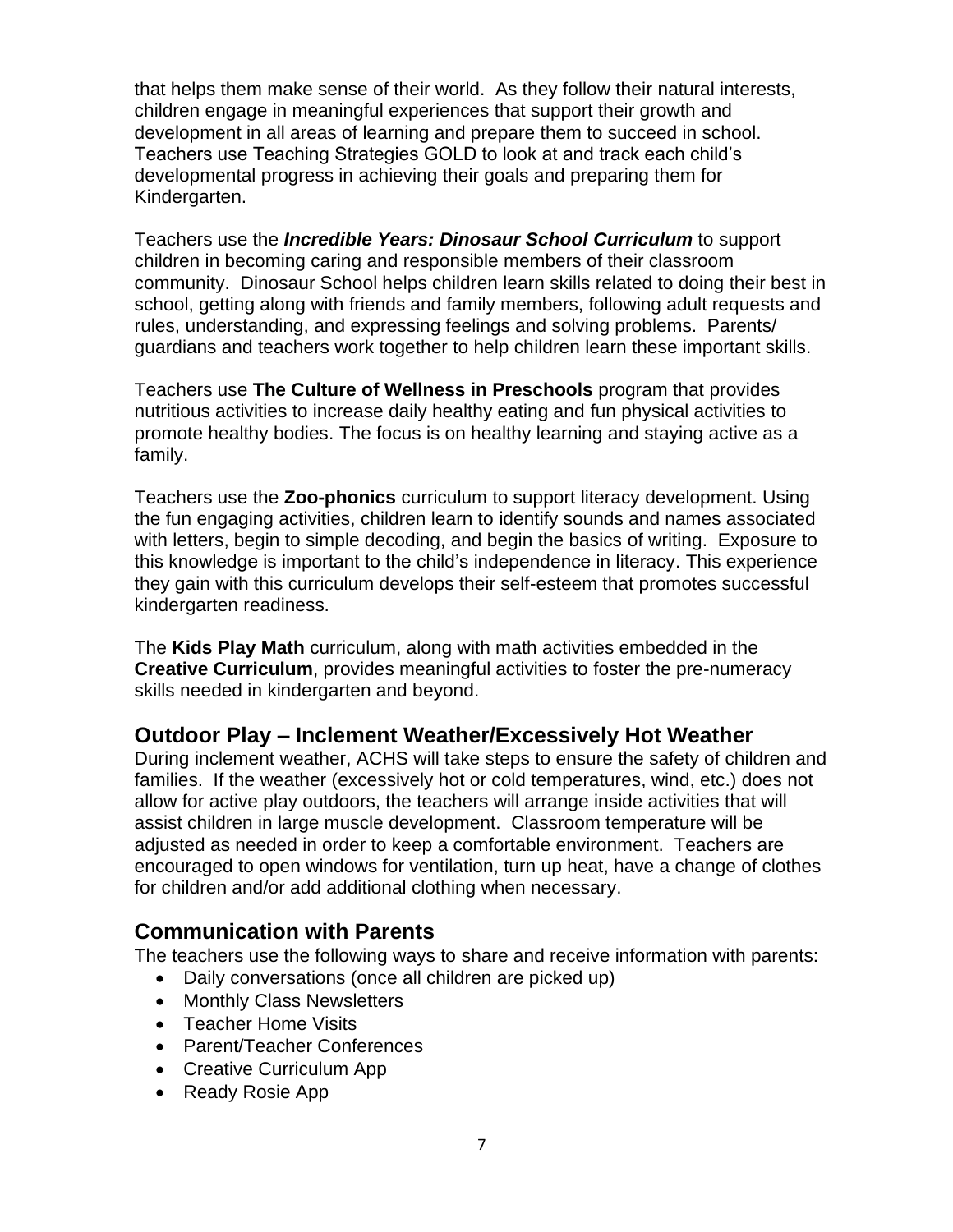- Email
- Phone calls

# **Parent Communication: Monthly Newsletters**

Classroom teachers will inform parents of classroom activities and topics via a monthly newsletter. The newsletter will cover the broad topics of classroom happenings, as well as personalized information about each parent's child.

# **Teacher Home Visits**

Teachers conduct two 30-minute home visits per year. The first home visit occurs within 45 calendar days of enrollment and provides an opportunity for the family to get to know the teacher and learn about the preschool program. In the spring, teachers conduct a second home visit to discuss children's progress and plan children's transition to the next learning environment.

# **Parent/Teacher Conferences**

Parent/Teacher Conferences occur in the fall and spring. Teachers and parents share information on the developmental progress the child is demonstrating at home and at Head Start. Parents are encouraged to share their comments/concerns on the curriculum and how their child is doing.

# **Lending Library**

Children have the opportunity to choose a book from our lending library to take home and read with their families. We highly encourage parents to read this book with their child. Children return the book and receive another book of their choice twice per month. In addition, families are encouraged to participate in Families and Fathers Reading Everyday (FFRED) and Motheread/Fatheread to support child and family literacy.

# **Special Needs Services**

ACHS complies with the Americans with Disabilities Act. Head Start provides support services and individualized services for children and families who may need more support with developmental and/or social emotional growth. These services include developmental screenings, observations, and referrals for children who may be experiencing developmental delays and may need more support to succeed in the classroom. Parents who have children with special needs will be encouraged and supported in setting goals that will enhance their families' quality of life.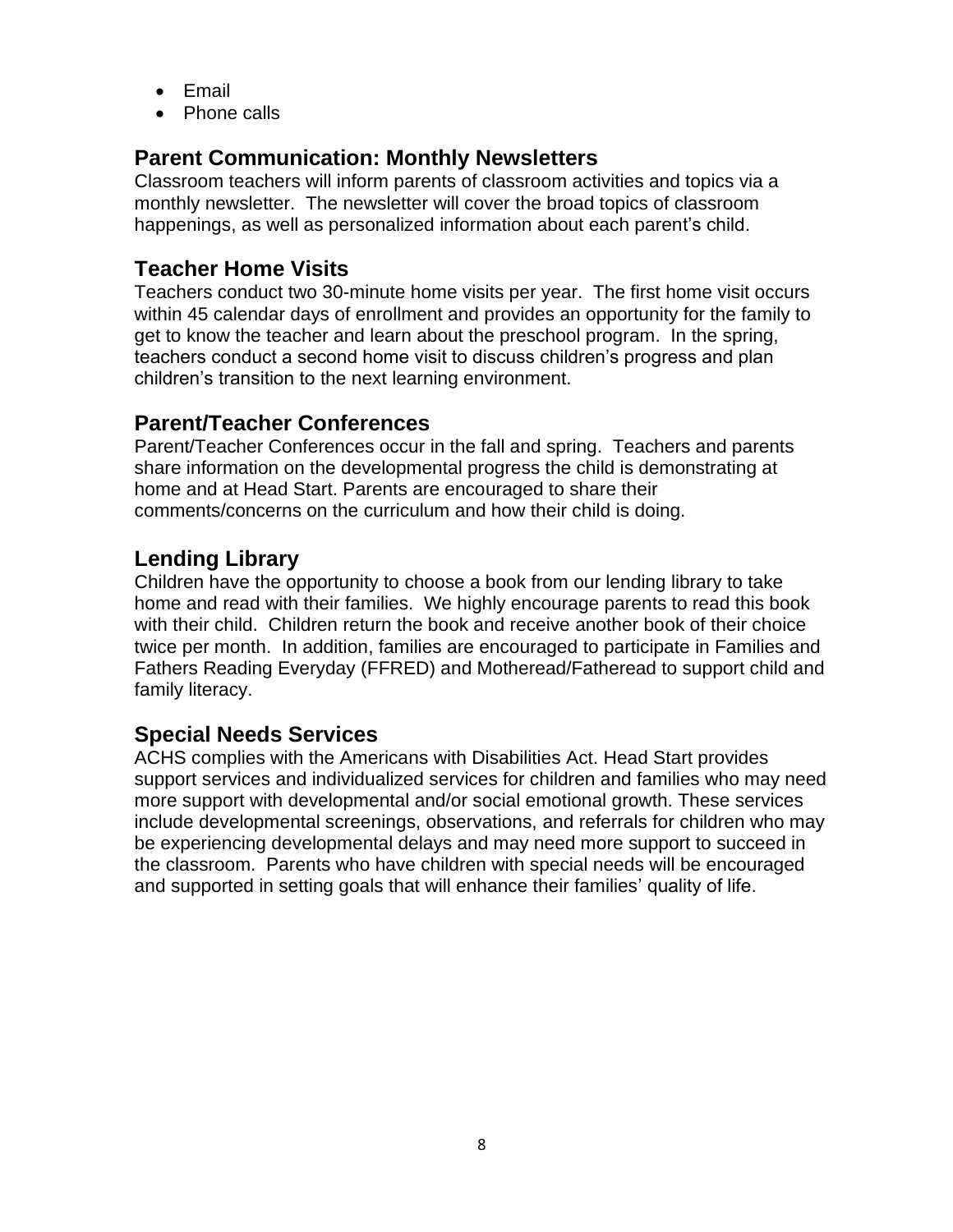# **FAMILY SUPPORT**

#### **Adams County Head Start provides the following services to families:**

- Assist parents with identifying and meeting personal/family goals through one-on-one meetings and home and center meetings (Family Partnership Agreement)
- Assist families in accessing community resources such as food banks, clothing banks, parenting classes, English as a Second Language classes, GED classes, health services, etc.
- Facilitates workshops/trainings and provides information focusing on dental, health, mental health, nutrition, education, and special needs
- Support parents in enhancing leadership and advocacy skills through parent involvement
- Provide crisis intervention through case management and referrals
- Provides assistance and support to families whose child is Transitioning to Kindergarten as to have a successful transition experience

# **PARENT INVOLVEMENT**

Head Start recognizes parents as their child's first and most important teacher and advocate. Parents serve as volunteers in their child's classroom and also have a strong voice in decision making related to the program's operation and governance.

Parent involvement in all aspects of the program is a core value of Head Start and is essential to maintaining a high-quality program. ACHS asks each family to provide 4 hours of volunteer time to the program each month.

Parents bring new talents, strengths, and ideas to the program while they learn new skills, make new friends, improve leadership skills, and build relationships.

#### **Parent Involvement Opportunities include:**

#### Program Governance and Committees

- $\triangle$  Participate in Policy Council
- $\div$  Participate in Parent Committee/Café
- $\lozenge$  Participate in Health Services Advisory Committee
- $\div$  Participate in trainings and activities

#### Classroom

- $\Diamond$  Volunteer in the classroom
- $\triangle$  Assist with transition field trip
- $\div$  Center maintenance & classroom clean up

#### Home

 $\div$  Help teachers prepare for classroom projects

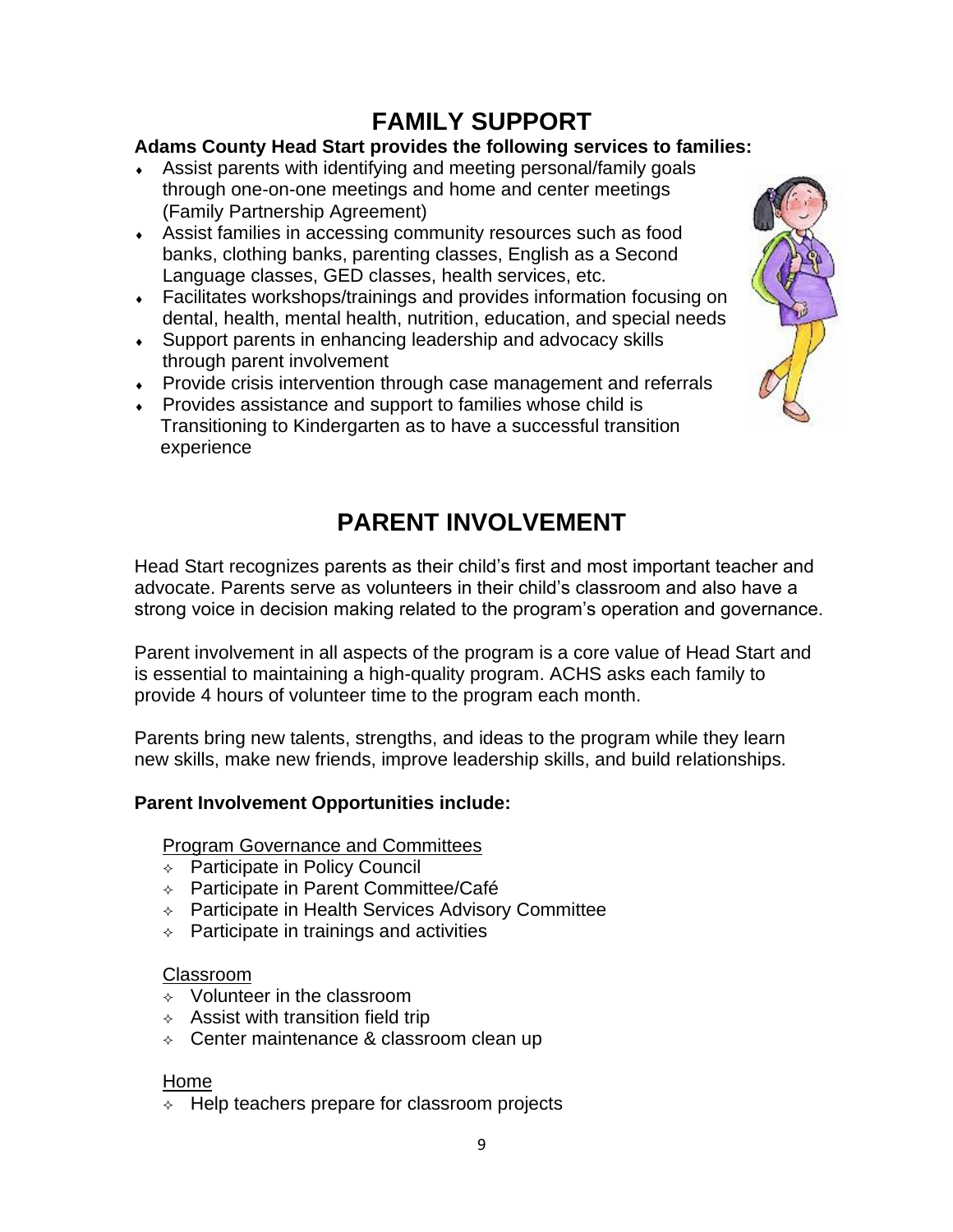$\div$  Extend learning in the home (Examples: reading to your child, Incredible Years parent group activities)

### **Safety and Volunteering:**

- $\div$  To ensure the safety and well-being of Head Start children, individuals requesting to volunteer in a Head Start classroom must complete and pass a background check.
- $\lozenge$  Due to licensing regulations, siblings are not allowed to be in the classroom or playgrounds during classroom hours.

# **SPECIAL EDUCATION & SUPPORT SERVICES**

#### Collaborative Meetings:

- These meetings are held to discuss additional support your child may need to be successful in the classroom environment. The Special Education and Support Services Program Supervisor may contact you if your child needs additional instructional support and/or a formal developmental evaluation with any of the District Child Find Teams or any other agency. Parent signature is required.
- $\div$  Parents are encouraged to attend and participate during their child's discussion time.
	- $\circ$  The focus of the meeting is to discuss the child's developmental progress and to develop a specific plan(s) to support the student in the classroom and/or at home as needed
	- o Meetings are held at centers monthly.
- $\rightarrow$  If you have a concern about your child or want to participate, contact Monica Lujan, Special Education and Support Services Program Supervisor at 720-427-2102 or [mlujan@adcogov.org](mailto:mlujan@adcogov.org)



# **PROGRAM GOVERNANCE**

Each school year ACHS parents choose center representatives to take an active role and participate in the decision-making process of the program. Parent's input in Policy Council and Parent Committee meetings is important to the success of the program.

# **Policy Council**

The ACHS Policy Council is made up of Head Start parents (two representatives and one alternate per center) and local community representatives including a Governing Board appointed Policy Council Representative. Policy Council Parent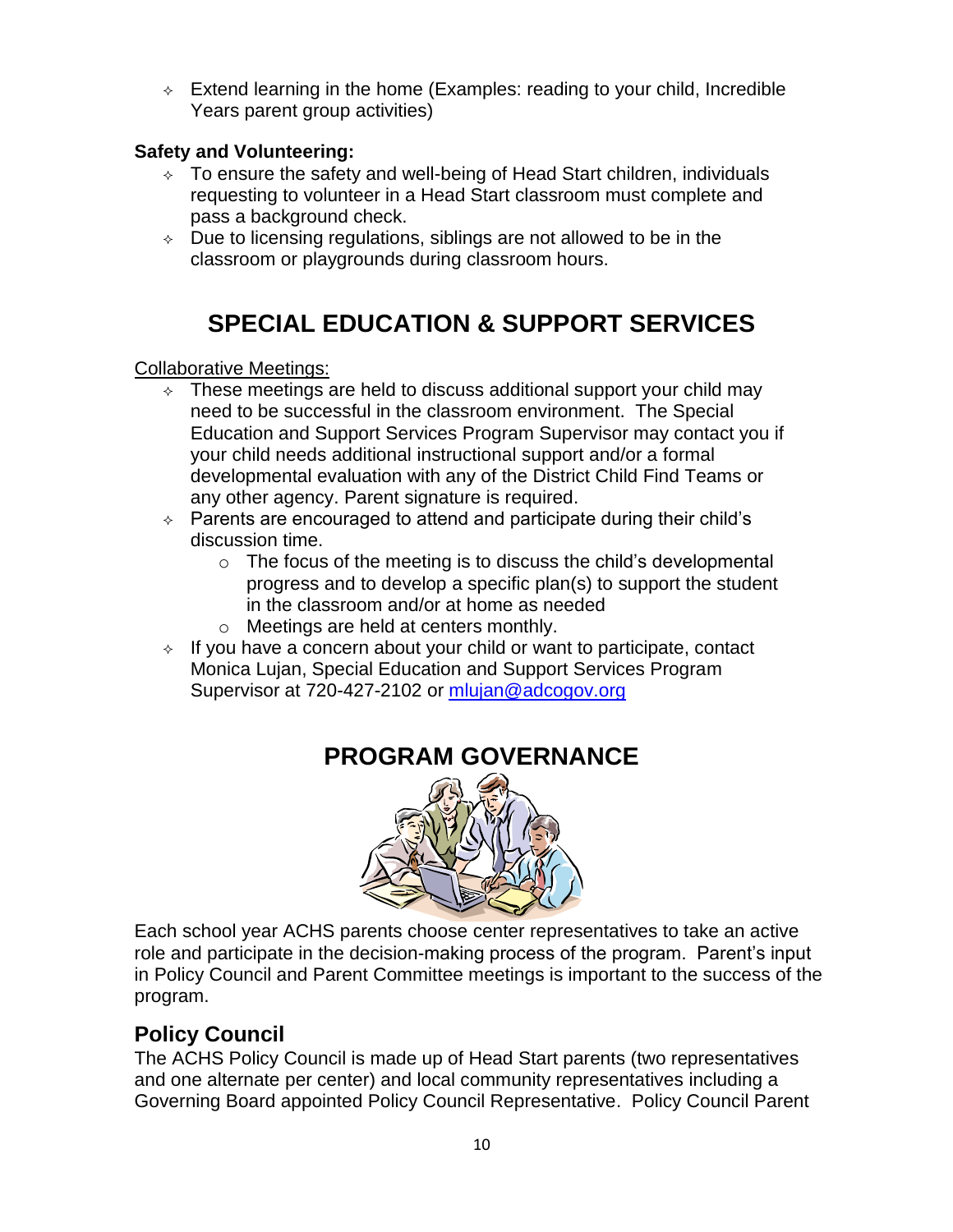Representatives are elected each year at their individual center Parent Committee/Café meetings. Policy Council Representatives are the liaisons between the Council and Parent Committees. Policy Council members work together with management staff and the Adams County Board of County Commissioners to develop, review, and approve agency policies, goals, and funding applications. In addition, Policy Council members are included in the hiring and termination process of employees. They also participate in the annual program selfassessment and planning. Policy Council meets on a monthly basis.

### **Parent Committees/Café**

All parents/guardians of enrolled Head Start children can participate in the Parent Committees/Cafés at his/her center. Parents are encouraged to actively participate in the planning and carrying out of parent committee/café meetings. This committee provides opportunities for Head Start parents to:

- Give ideas to staff in developing and using program policies, activities, and services;
- Plan, lead and participate in programs and activities for parents and staff; and

### **Health Services Advisory Committee**

Our Health Advisory Committee is composed of parents/guardians, ACHS staff, health professionals and other community members from partnering organizations. The committee addresses health literacy, health issues, and health equity. This committee is open to all ACHS family members. Please contact your Family Services Specialist or Health Specialist if you are interested in participating in the committee at any point during the program year.

# **NUTRITION SERVICES**

**Adams County Head Start provides all enrolled children with nutritious meals and snacks.** Children are served breakfast, lunch, and a snack.

A wide variety of foods are prepared for our children, with a focus on serving whole grains, low-fat milk products, fresh fruits and vegetables. We also include foods from different cultural and ethnic backgrounds. ACHS utilizes the Child and Adult Care Food Program (CACFP) and develops our menus based on CACFP requirements and the Dietary Guidelines for Americans 2020-2025. By following these guidelines, ACHS ensures children receive meals meeting their nutritional requirements for their age. Meals and snacks are served "family style" to help children become more independent and develop socialization skills. Children are encouraged to try new foods and explore their developing tastes. Parents/guardians are welcome to come and sit with their child during mealtimes. Please note, due to CACFP guidelines we cannot accommodate meals for parents and family members outside of pre-organized events.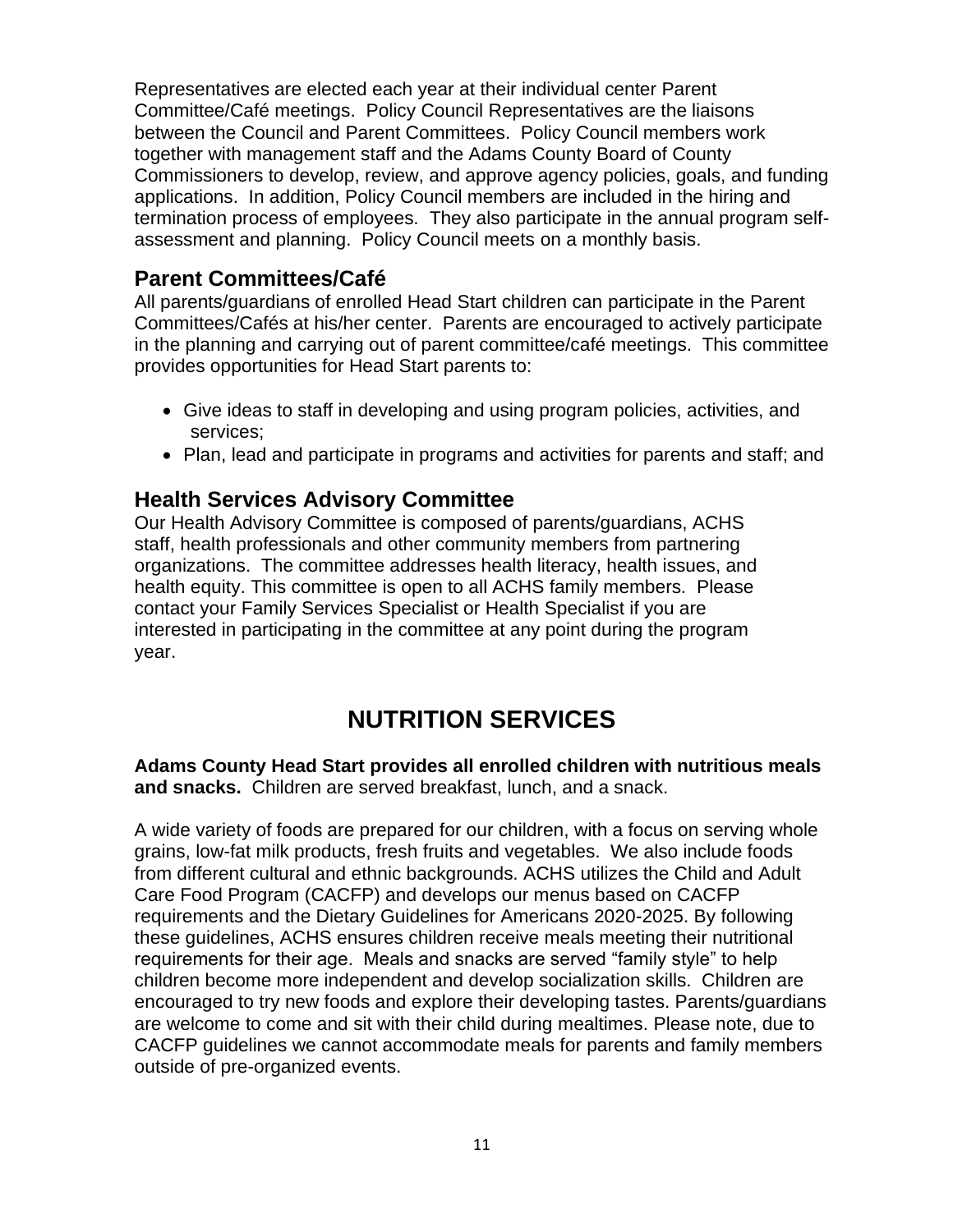# **Menu Planning**

Monthly menus are posted in the classrooms in both English and Spanish. If you do not receive a copy of the monthly menu in your preferred language, please ask your teacher for a copy.

### **Dietary Needs**

Medically-based health conditions requiring dietary modifications are accommodated after ACHS receives clearance by the child's doctor. Nonmedically-based accommodations are also available for families. Please contact your Health Specialist regarding any food-related accommodations you would like to discuss before the start of the program year. **Due to health and safety regulations, no outside food can be brought to the centers.**

Parents who have specific nutrition related questions and/or concerns can also schedule a time to meet with the program's registered dietitian/nutritionist.

# **HEALTH SERVICES**



Healthy habits and behaviors are practiced in the classroom daily. Children brush their teeth daily, wash their hands frequently, and participate in health education activities.

Each child enrolled in ACHS is required to have documentation of a current physical exam as well as up-to-date certificate of immunizations at enrollment. It is also important for parents/guardians to choose a medical and dental home. Your Health Specialist will be able to assist you in this process.

All children attending ACHS must receive the following screenings within their first 45 days of enrollment:

- Vision (Every year)
- Hearing (Every year)
- Growth Assessment (Body Mass Index-BMI) (Twice a year)
- Speech and Language (During child's first year of enrollment)
- All Developmental Areas

All children attending ACHS must receive the following screenings within their first 90 days of enrollment:

- Anemia (Every year)
- Lead (At least once after age 2 years)
- Dental (Two times a year for dental exams, cleaning and up to four fluoride applications)

*Parents have the right to refuse screenings and procedures, please talk to your Health Specialist.*

**Referrals:** Once your child is screened, results are provided to the parent. If the results of the screening require(s) additional follow-up, parents will receive a referral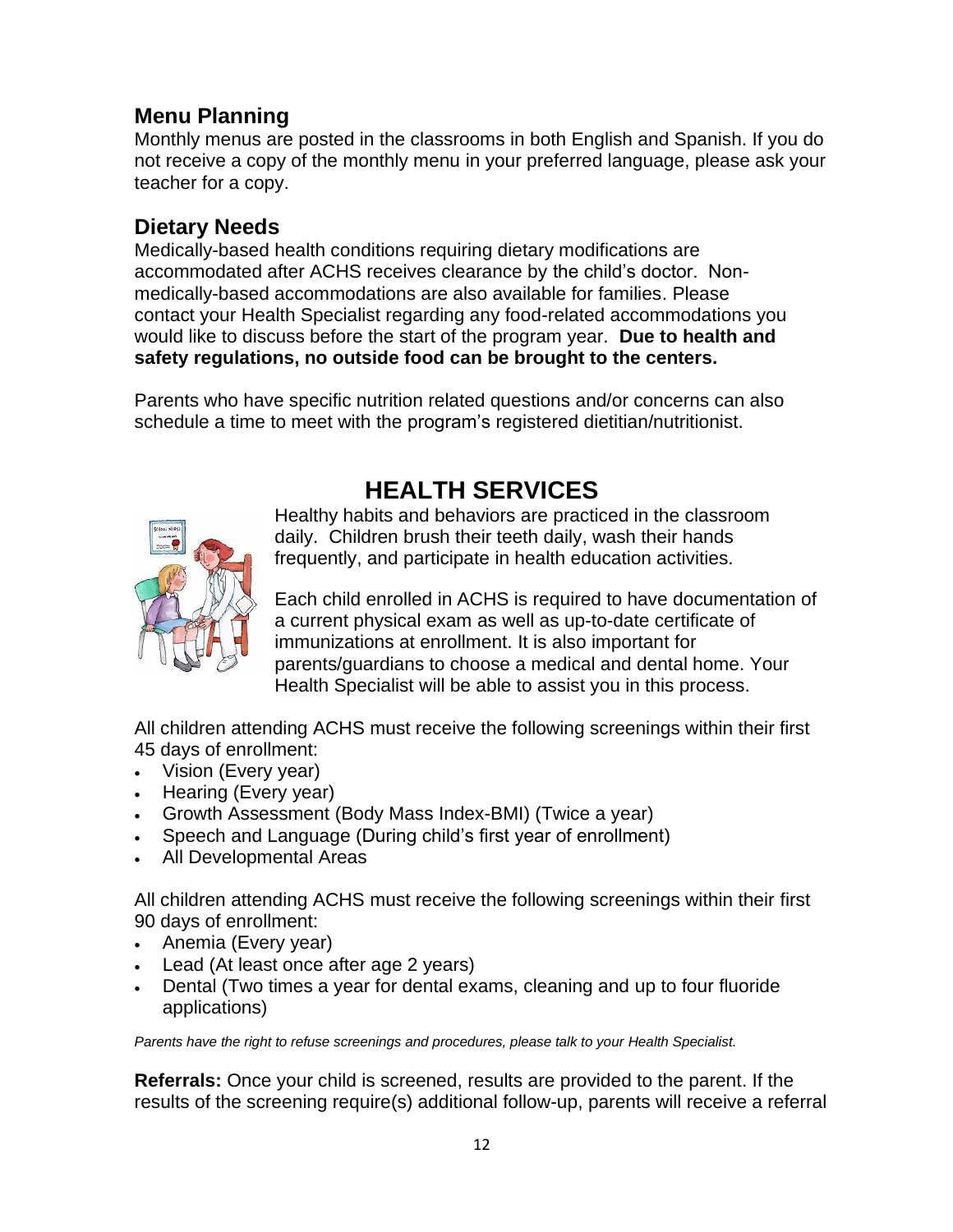for the child's specific needs (vision, hearing, dental and/or anemia and lead results). It is the expectation that when a parent receives a referral, the parent schedules all necessary follow-up with their appropriate clinical provider within one month.

\*\*Please note that your assigned Health Specialist will follow-up on all care needed as per his/her initial screening results as well as provide any support you may need in having your child's health needs met.

# **Required Health Information per Colorado State Licensing Regulations:**

Adams County Head Start requires **all children** to have:

- An annual physical exam
- Updated immunizations *\*\*Children without updated immunizations and physicals will be suspended per state law*

**Some children** may require the following additional paperwork:

- **Health Care Plans and Food Allergy Statements** are required for all children with significant health concerns. This includes conditions requiring on-site medication and/or emergency health procedures. Common conditions requiring health care plans include asthma, seizures, food allergies, bee allergies and diabetes. All health care plans and food allergy statements require signatures from the child's doctor, parent/guardian, and Head Start's Child Health Care Consultant (Registered Nurse). If the health care plan or food allergy statement requires medication, this medication must be in its original container (with the prescription label) within its expiration date and labeled with your child's name. All medication required must be accompanied with completed health care plan and/or food allergy statement and must be at the child's center in order for the child to attend the program. If your child is diagnosed with a condition requiring a health care plan or food allergy statement *during the school year*, your child may not be able to attend school, or may be placed on a medical hold, depending upon the severity of the medical diagnosis. We will try to keep your child in school while this documentation is received and put in place. A current and accurate health care plan will need to be in place within ten business days from a medical diagnosis received by your medical home before your child can come to school. It is our intent to keep your child safe while he/she attends school. It is important that your child has a signed health care plan in place as well as all prescribed medication as stated in your child's health care plan while attending school. The Health Specialist assigned to your child's center will be available to assist you with this process.
- **Special Diet Statements** are available for children with food allergies/intolerance(s) as needed. Special diet statements are for any children that do not require a more detailed health care plan with prescribed medication (example: Benadryl, or an Epi-pen). Special diet statements are reviewed on a case-by-case basis by a registered dietitian/nutritionist.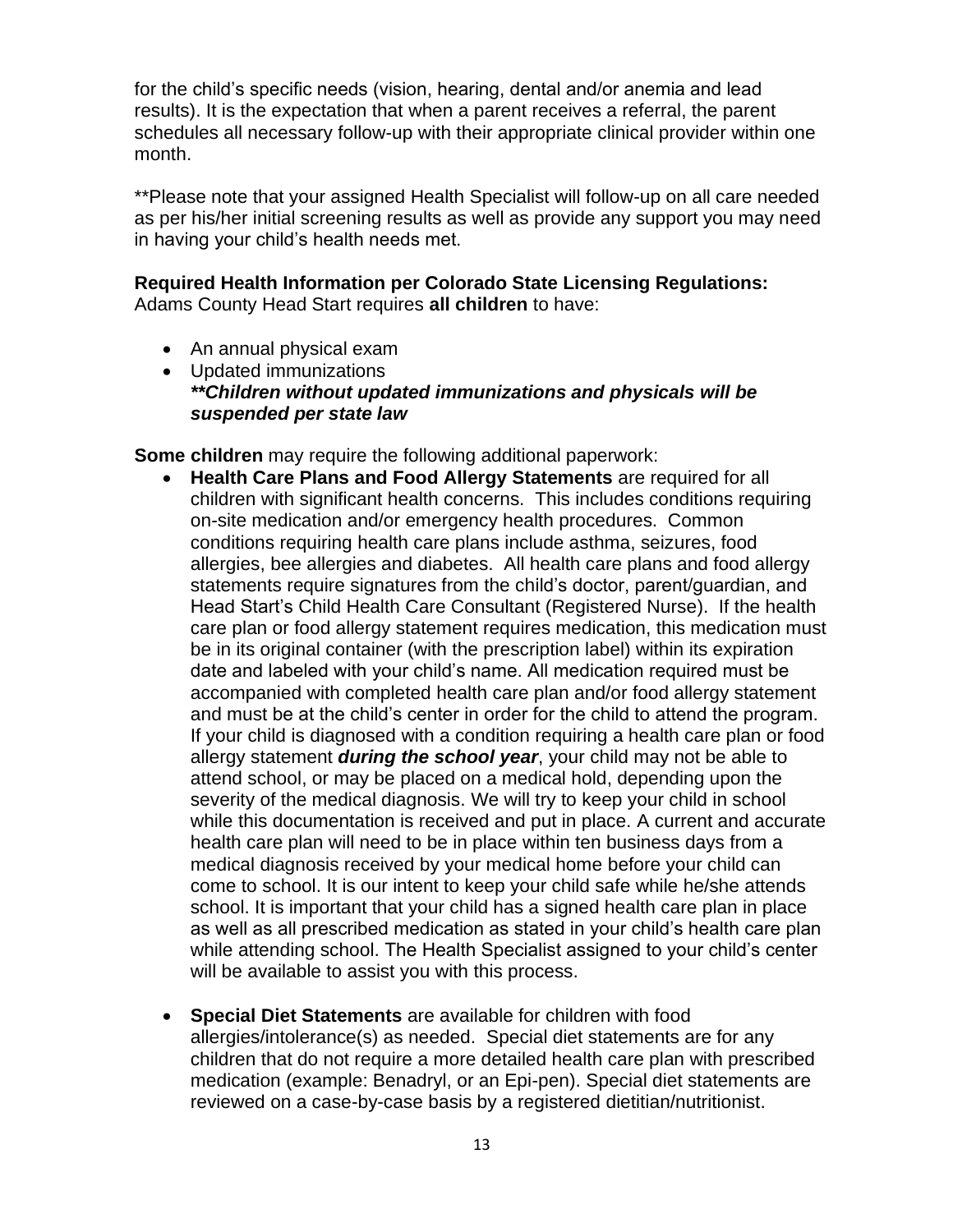Special diet statements may also require the clearance of the child's doctor. All special diet statements will require a parent/guardian signature.

### **Dental**

Head Start requires that every child have a periodic dental exam every six months. If a child is identified as needing further dental treatment, all dental treatment should be scheduled within one month from the initial exam at your chosen dental home. We encourage all Head Start families to choose a dental home convenient to them where dental exams and cleanings can be received conveniently and easily throughout the year.

Head Start provides dental exams at your child's Head Start Center so your child can conveniently receive preventive dental care by a dentist and a dental hygienist two times a year. These dental services include a visual dental exam, cleaning, and up to four fluoride applications. However, this does not include dental X-rays and you may still need to go to your chosen dental home to receive your child's dental X-rays as recommended. If your child has received a dental exam, the documentation must be provided to ACHS right away. If you need assistance covering any dental and/or medical bills for your enrolled child(ren), please ask your Health Specialist to assist you in this process. If you choose to not receive treatment from our dental provider twice a year at Head Start, you will still need to provide a dental exam form from your dental home to the Health Specialist at your center.

Our program values your child's health and development and requests that you follow-up with any recommendations or concerns regarding your child's mental, physical and emotional well-being at any time during the program year. You may be contacted by a Family Services Specialist, Child Health Care Consultant, Registered Dietitian, Special Education and Support Services Program Supervisor and/or a Health Specialist during the year in regard to your child's health care needs.

### **Head Lice in a School Setting**

If a child has confirmed head lice while in school, parents/guardians will be called and supported on how to treat head lice. The child will stay in school until the end of the school day.

We will ask that the parents/guardians complete a treatment form and treat their child that night with an over-the-counter head lice treatment kit before the child returns to school the next day.

A letter (no names will be stated) stating that there is a confirmed case of head lice in the classroom as well as helpful tips on how to treat head lice will be provided to all parents who have children in the classroom where head lice was found. This is done so that parents/guardians are informed and can check their children and family members for head lice for the next ten days and treat their child immediately if found.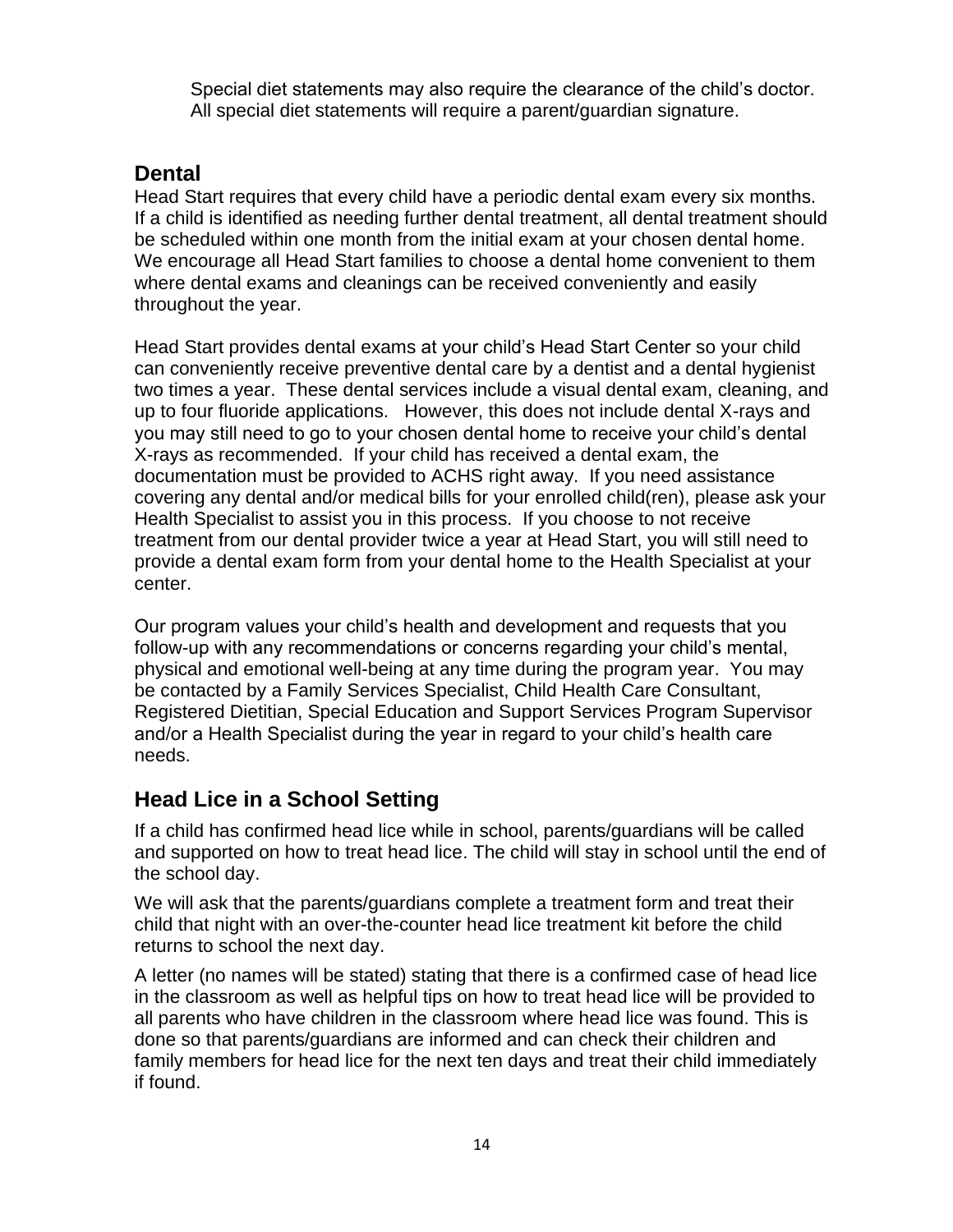Adams County Head Start also follows specific procedures to ensure the prevention of further spread of head lice. We vacuum, remove play clothes and limit head-tohead contact as well as keep children's belongings separated.

Remember that all children can get lice. It is common that at some time there will be a child in each classroom with lice. It is a condition you should not be ashamed of. This is very common in a school setting where many children play together and have close head-to-head contact. Although a pest, head lice is NOT a health risk and lice cannot transmit disease. Also, pets do not carry head lice.

In the event your child has head lice, there are multiple treatment options available for purchase through retail stores. You may also contact your health care provider or county health department if you feel you need further assistance, or information. Your Health Specialist will support you through this process and will answer any questions you may have.

### **Accidents, Incidents, and Injuries**

Parents/guardians will be informed of accidents, incidents or injuries that occur during school hours and will sign and receive a copy of the ACHS Incident/Accident Report and in certain cases, a telephone call.

For serious accidents or injuries that require professional medical attention ACHS will call 911 and the parent/guardian. If a parent/guardian cannot be reached at the given number, a message will be left, if possible, and the teacher or ACHS staff member will be in charge until the arrival of the parent, and/or ambulance.

### **Emergency Contact Information**

Parents/guardians must update their contact information, to include emergency contacts and pick-up list every August and January. It is for your child's benefit and safety that you keep us informed of any changes in phone numbers, emergency numbers and other parent/guardian contact information as they happen. A signed consent form must be on file prior to your child's first day in the program. This also includes written authority to arrange medical care.

# **TRANSPORTATION**



Adams County Head Start provides transportation service for transition field trips **ONLY**.

**Within 30 days of enrollment, a parent/guardian of the student must meet with the Family Services Specialist to receive bus and pedestrian safety rules.**

Transportation staff receives annual training on safe driving practices and vehicle safety, including bus evacuation procedures. If or when transportation services are provided, bus drivers and education staff members provide instruction to children on safe riding practices, safety and emergency bus evacuation procedures. Virtual or in-class basic bus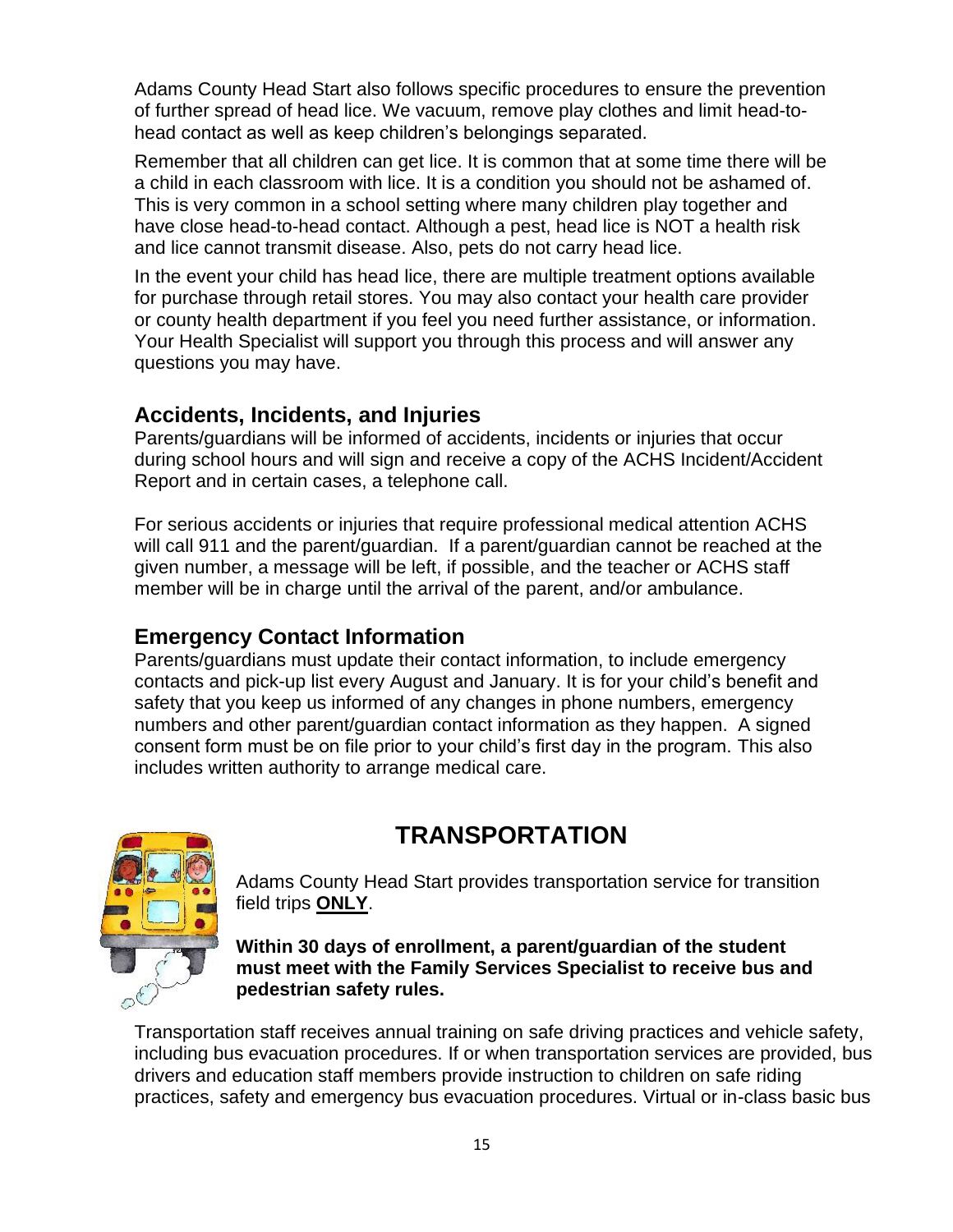transportation training may be provided. Teachers supervise the seating of children and will place children next to them that may need more attention/supervision. One teacher sits toward the front of the bus, the other toward the back to ensure appropriate supervision of children. If an emergency occurs while children are being transported, transportation staff will respond using emergency procedures. For situations requiring professional medical or emergency assistance, transportation staff/education staff will contact 911 and parents/guardians.

# **Field Trips**

Field Trips and other special activities are planned to enhance the Head Start child's educational learning experiences. When children are on field trips or neighborhood walks a notice will be posted on classroom doors. Parents will be informed in writing prior to field trips and any other special activities and must sign a permission slip for their child to participate. If a child arrives to school after the group has left, the parent will need to take the child home.

# **PROGRAM POLICIES**

### **Attendance**

Regular school attendance helps your child build a positive relationship with their teacher and helps them feel comfortable in their classroom environment. This is important for your child's future success in school. Please call the center and let your Family Services Specialist know if your child will not be attending school that day. If we do not receive a call from you, the Family Services Specialist will contact you regarding your child's absence. Staff regularly reviews attendance and will follow up with parents if a child is not attending regularly.

# **Arrival and Pickup**

**Arrivals: Children need to arrive at school on time.** If your child is going to be late, please call the center and let the Family Services Specialist know.

**Pickup: Children need to be picked up from school on time.** Children may only be picked up from the center by the parent/guardian or any other adult who is 18 or older and listed on the child's Pickup form. For the protection of children, persons unfamiliar to the staff will be asked to show a valid picture I.D. before the child is released. In the event that someone attempts to pick up a child who is not on the child's Pickup form, parents will be immediately notified and local authorities may be contacted.

# **Late Arrival and Pick Up**



Children are considered late if they arrive any time after the start time or are picked up later than the end time. Parents/guardians are to call their Family Services Specialist to inform them of the late arrival/pickup.

A child cannot remain at a Head Start center past the end of the child's scheduled class time. If the parent/guardian or authorized designee does not pick up the child within 30 minutes or indicate that she/he is on the way, the police may be called.

If your child is dropped off or picked up late too many times, conference with the parent(s) will be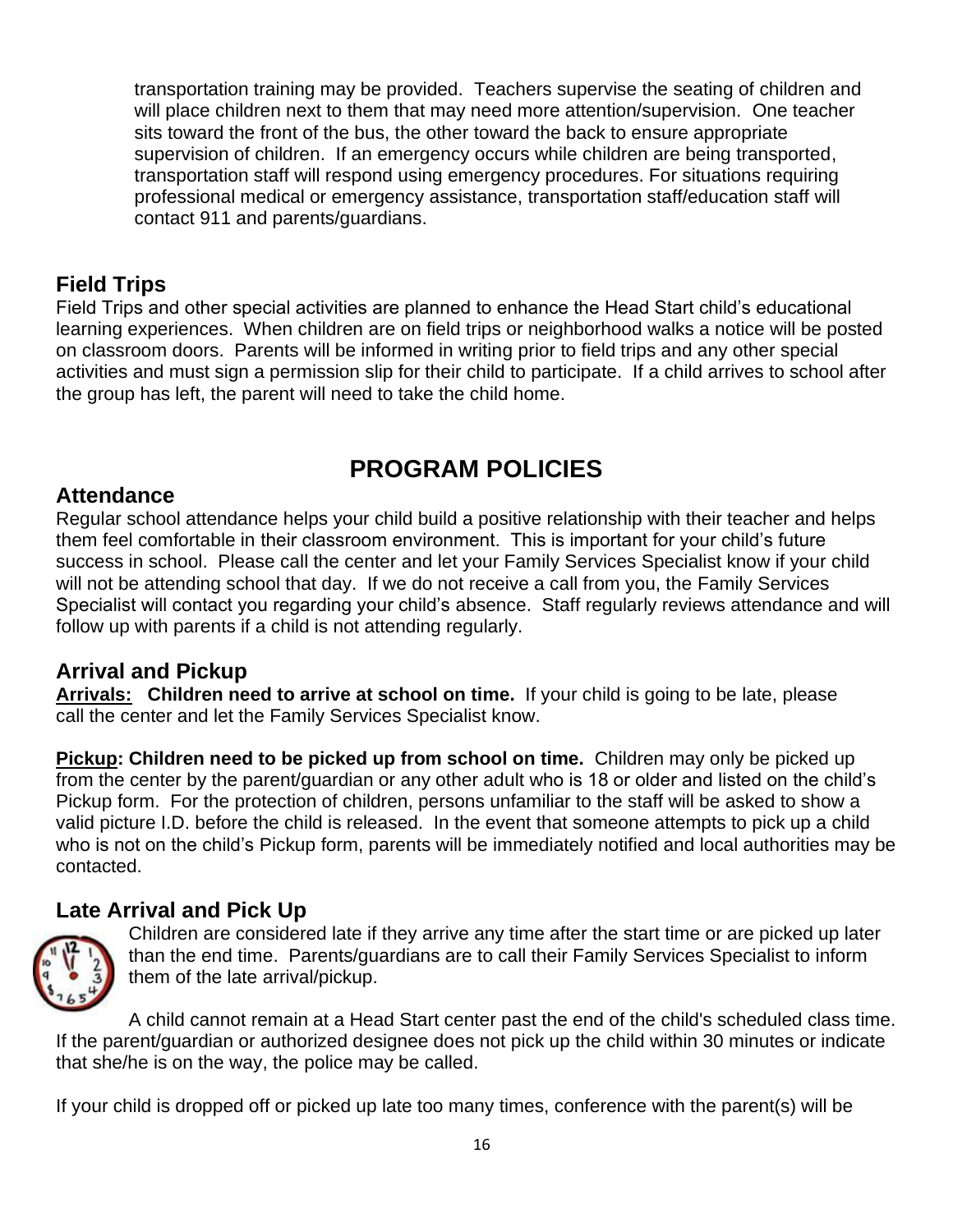scheduled to develop a plan to provide support as needed. If the instances of late arrival or pickup continue, the plan will be revisited and all efforts will be made to support the family for a successful Head Start experience.

# **Anti-Violence**

Adams County Head Start strives to provide an environment that is free of threats of violence or violent acts. This includes, but is not limited to threatening or hostile behaviors, physical abuse, vandalism, arson, sabotage, use of weapons, carrying weapons onto county property, or any other act, which in management's opinion is inappropriate in the Head Start environment. Additionally, offensive comments, actions, or behavior will not be tolerated.

# **Child Abuse and Reporting**

As mandatory reporters, Head Start employees are required by law to report any incident of suspected child abuse or neglect to Adams County Department of Human Services. Children are the top priority at ACHS, and it is our responsibility to keep them safe.

# **Complaint Reporting**

Parents, staff members, or community agencies wishing to file a complaint regarding suspected childcare licensing violations should contact the following:

#### **Department of Child Care Licensing (303) 866-5958**

# **Confidentiality**

All information gathered by the ACHS program regarding your family/child is confidential and is not released without written consent of the legal parent/guardian. Information may be used for documentation of Head Start eligibility, for local, state or federal funding and evaluation reporting requirements, litigation procedures, and education planning. As a parent/guardian, you have the right to request and review a copy of documents in your child's file.

Adams County Head Start cannot share information related to the development or behavior of other children in the program.

# **FERPA**

The Family Educational Rights and Privacy Act (FERPA) requires education agencies and institutions to protect the privacy of student education records. Except in specified circumstances, education agencies and institutions must obtain the consent of a student or their parent/guardian before releasing education records.

**What Information Does FERPA Protect?** The Family Educational Rights and Privacy Act protects the privacy of "student education records" defined as records, documents, and materials maintained by an education agency or institution about a student. This includes health related information such as student health records, immunization records, and records maintained by school nurses. The Family Educational Rights and Privacy Act does not protect information in records created and maintained by teachers or administrators for their own use, records created for law enforcement purposes, employment records, and records maintained by physicians and/or mental health professionals for treatment purposes about students over the age of eighteen that are only accessible by persons treating the student.

**Who must comply with FERPA?** The Family Educational Rights and Privacy Act applies to all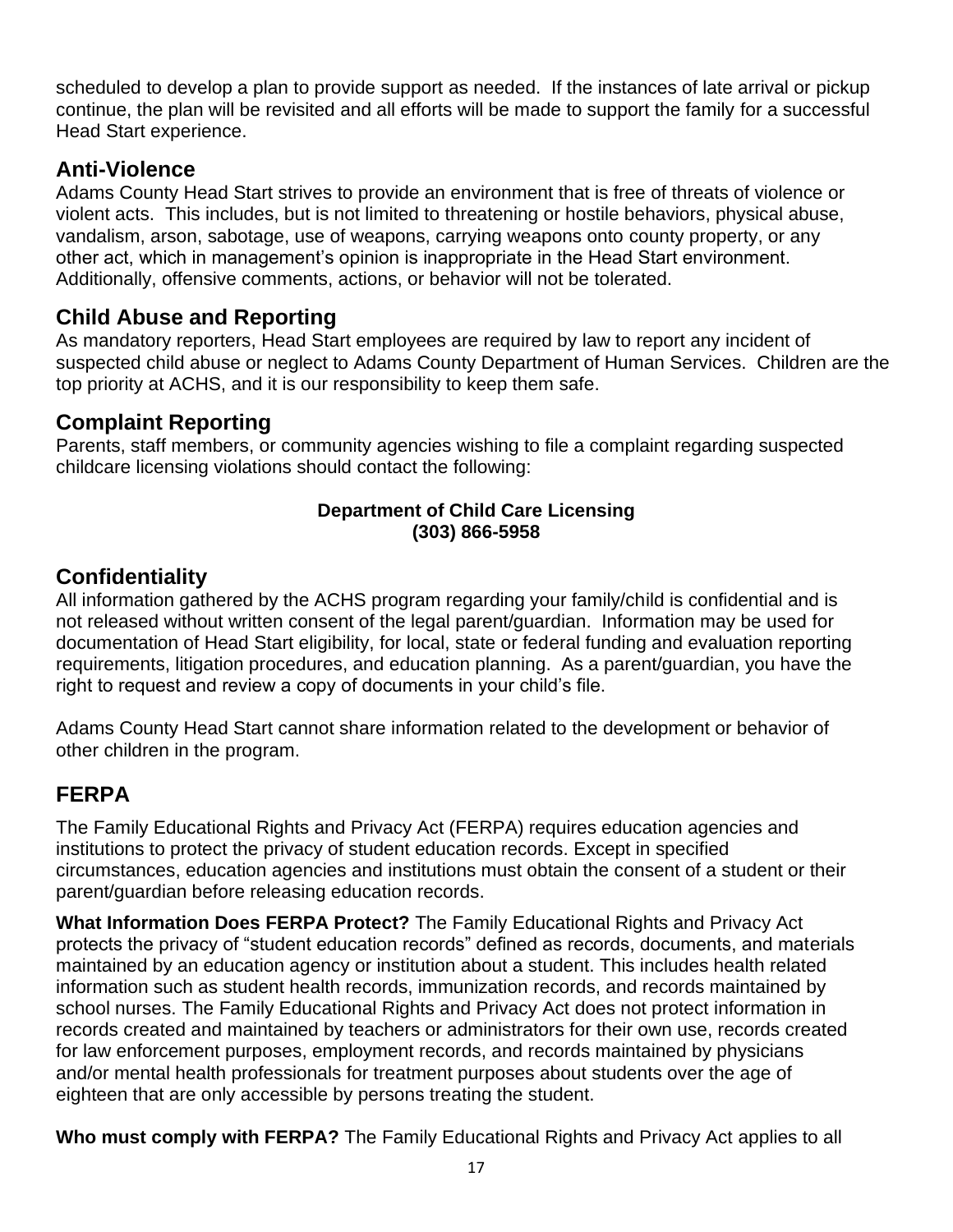education agencies and institutions that receive federal funding. Consequently, most elementary and secondary schools as well as public and private colleges, universities and professional schools must comply with FERPA. Religious or otherwise private elementary and secondary schools are typically exempt.

**Who may Access Education Records?** Education agencies and institutions must allow parents/guardian to access their child's education records and challenge the accuracy of the record content. Government authorities (e.g. Comptroller General, Secretary of Education, State education authorities) may access student education records in order to evaluate federal programs or enforce legal requirements. Persons that collect information for such government purposes should limit the collection of information that identifies students and parents and destroy any identifying information when it is no longer needed.

**When may Education Agencies and Institutions Release Education Record?** Education agencies and institutions may release education records upon receiving a parent or guardian's written consent. However, FERPA provides numerous exceptions that allow agencies and institutions to release records without consent. These exceptions include releasing information to school officials for education purposes, releasing information concurrent with the financial aid process, and releasing information for health and safety purposes during an emergency. *To find out more about FERPA, you can access this website: [http://www.healthinfolaw.org/article/fast-facts-family](http://www.healthinfolaw.org/article/fast-facts-family-educational-rights-and-privacy-act-ferpa)[educational-rights-and-privacy-act-ferpa](http://www.healthinfolaw.org/article/fast-facts-family-educational-rights-and-privacy-act-ferpa)*

# **HIPAA/FERPA and medical records**

Adams County Head Start follows HIPAA when we need to transfer any medical documentation electronically when communicating with your healthcare providers. Parents are asked to sign a HIPAA consent form so we are able to contact your healthcare providers with any health care plans and/or advisement that is necessary to care for your child safely while they are enrolled in Head Start. Healthcare plans and special dietary needs are shared with Head Start staff that are "responsible for protecting the health, safety and learning of a student". Personal identifiable health information of your child is only shared with staff that is providing care to your child. Staff receive annual training on how to responsibly protect that information through education in HIPAA and FERPA regulations. Important health information related to your child's specific care and safety is posted discretely in the classroom. Red folders affixed with Velcro that identify health care plans and dietary needs specific to your child's care are posted in the classroom. This helps specific staff involved with your child's care to easily access this information in the event emergent care needed. It is the staff's responsibility to ensure this is maintained in a confidential manner. If you have any questions about these policies, please contact the Health and Nutrition Manager at 781-460-8360.

### **Emergency Evacuation**

In the event of an emergency, it may be necessary to evacuate children from their center. Children will be taken to a safe place. Parents will be notified if such an event occurs.

### **Adams County Head Start Emergency Disaster Preparedness Evacuation Locations**

### **Action To Be Taken by Staff:**

1. Evacuate the building. The evacuation should proceed as a "**fire drill**". Evacuate to your designated evacuation location (should be a minimum of 300 feet away from building).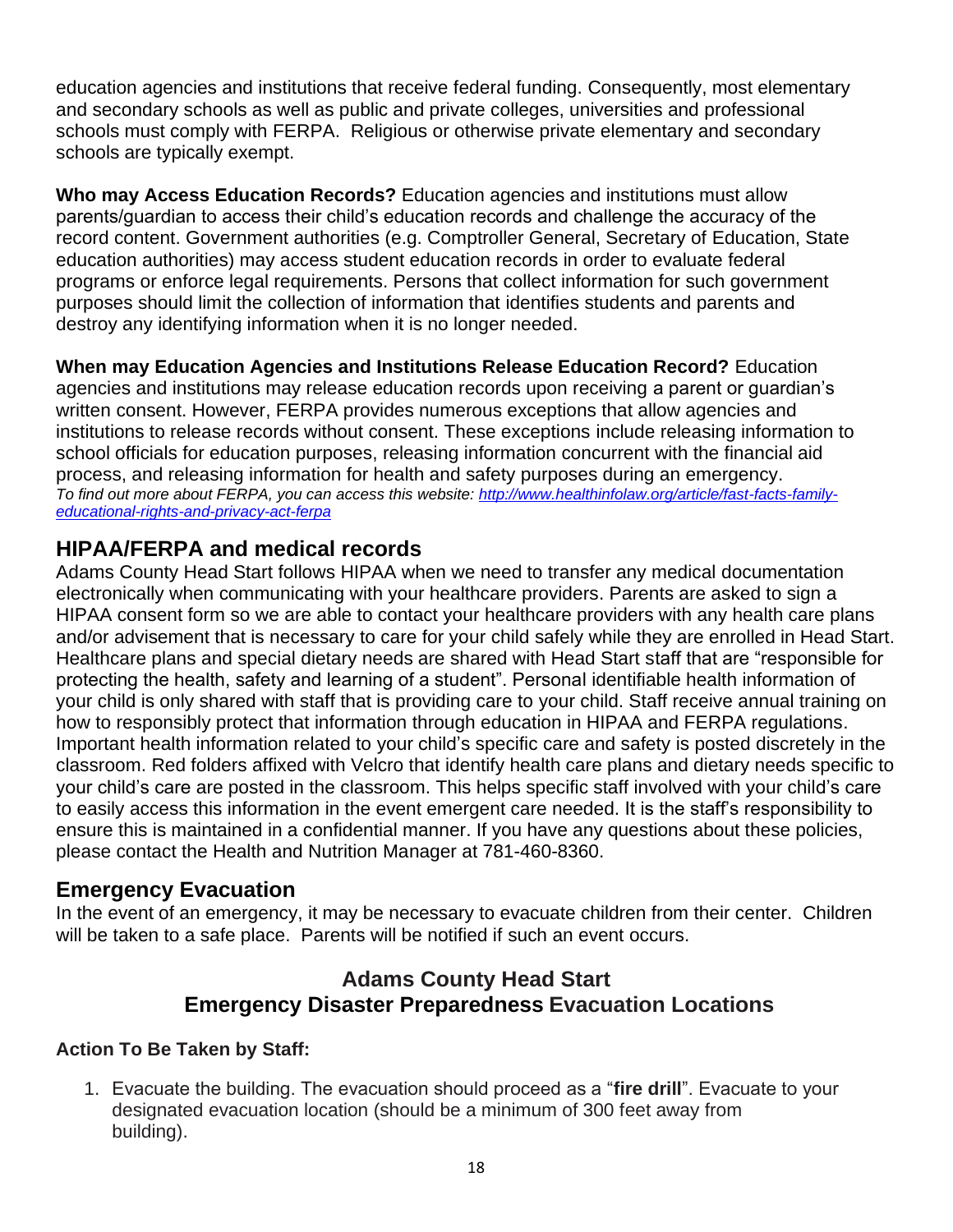- 2. Call 911 and request immediate assistance.
- 3. Notify the main ACHS Office at 720-523-4602, and inform them of the situation.
- 4. Provide information to emergency response authorities upon their arrival.
- **5.** Parents should be notified of the designated evacuation location to reunite with their child.

| <b>Center</b>      | <b>Evacuation Location</b>                                                                 | <b>Phone Number</b> |
|--------------------|--------------------------------------------------------------------------------------------|---------------------|
| <b>Brighton</b>    | <b>Southeast Elementary</b><br>1595 E. Southern St.<br>(South of the Head Start Center)    | 303-655-2650        |
| <b>Creekside</b>   | Donald C. Ciancio Memorial Building<br>8989 Huron St.<br>(East of the Head Start Center)   | 303-853-3500        |
| <b>Little Star</b> | Fire Station No. 1<br>3948 W. 73rd Ave<br>(South of Head Start Center)                     | 303-427-2006        |
| <b>Rainbow</b>     | <b>Mountain Terrace Apartments</b><br>3650 W. 84th Ave.<br>(East of the Head Start Center) | 303-426-5494        |
| <b>Sunshine</b>    | <b>BJ's Auto</b><br>7051 E. 56 <sup>th</sup> Ave.<br>(West of the Head Start Center)       | 303-227-1222        |

### **Responding to Emergencies**

Fire and tornado drills are practiced regularly. In case of an emergency such as a tornado, fire, lock down/out (in case of threat or violence near the center), or lost child, staff will follow the emergency procedures at their center. These procedures are posted in the classrooms. In the event of an emergency, the staff will notify parents as soon as possible.

### **Text Messaging**

It is important for families to provide a current cell phone number and cell phone carrier (provider) as well as consent to receiving text messages so ACHS is able to inform you in the event of an emergency or a school closure/delay. Please check with your FSS for guidance.

### **Medication**

#### **(Prescription and non-prescription)**

We recommend that parents/guardians administer medication outside of school hours whenever possible. In the event medication needs to be administered during program hours by staff, the following guidelines will be followed.

- A. Parent/Guardian will bring medications in with completed paperwork. If support is needed, please contact your ACHS Health Specialist.
- B. Medication must be in the original container with a readable label on it and will be stored out of reach of children.
- C. The medication documentation must include the following:
	- Name of child to receive the medication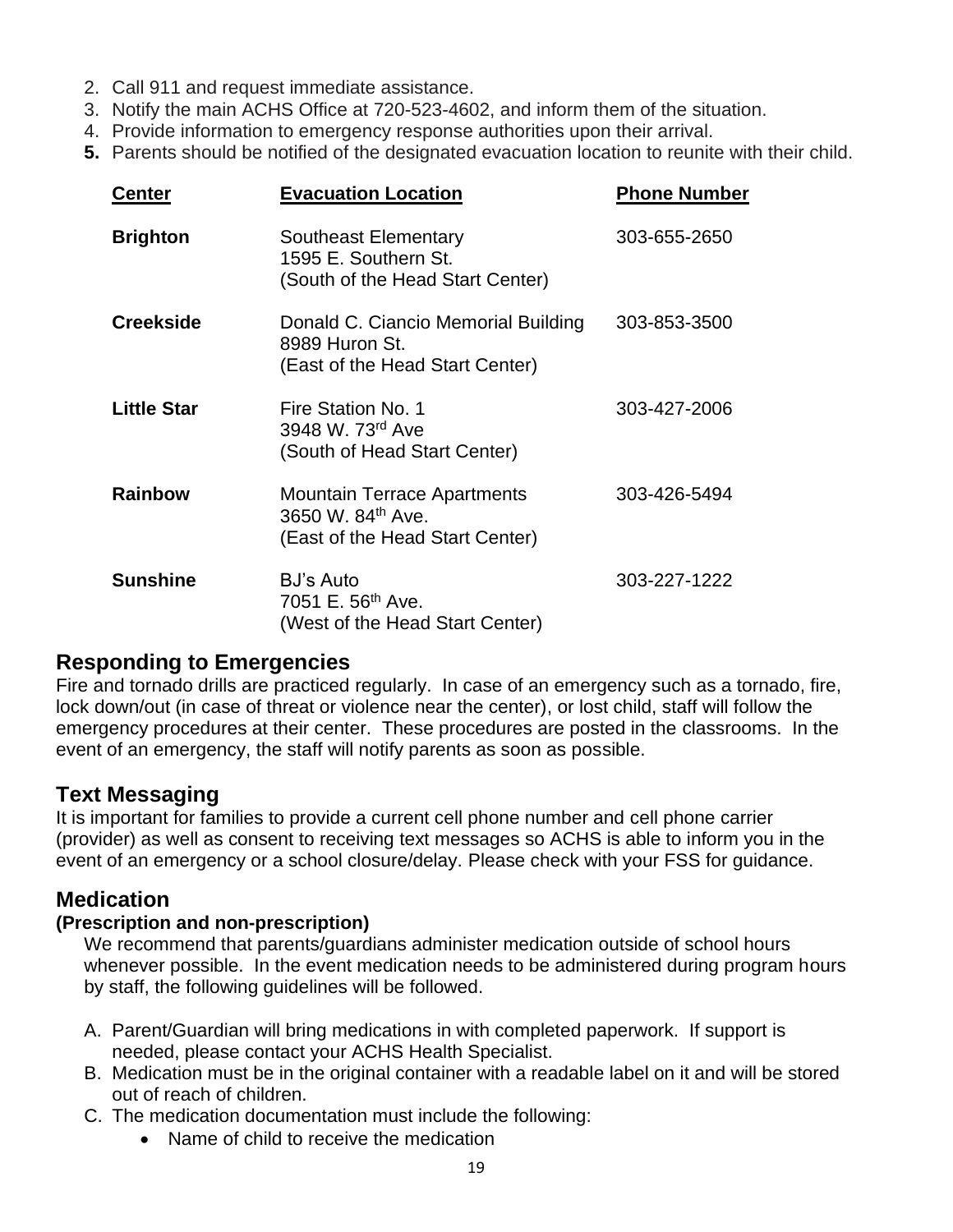- Name of medication
- Proper dose of medication
- Route medication is to be given (example: by mouth, injection, etc.)
- Time medication is to be given
- D. The parent/guardian must check-in the medication with a trained ACHS staff.
- E. If your child is given medication while attending Head Start, your Health Specialist will go over the Medication Log with you at the end of each month. We ask that you sign and date the Medication Log after the Health Specialist has gone over this with you.
- F. Please note that we will write your child's first and last name on all medication and medication supplies (spacers, face masks, etc.) in a black permanent marker so we know what belongs to your child while they attend school.
- G. If a medication is a prescribed medication, the medication must have the original prescription label with the child's information. We cannot accept any prescribed medications without the original prescription label.

Based on the Colorado state licensing guidelines, only staff members who have taken the Medication Administration and are delegated by the Child Health Care Consultant will be able to check-in, sign-out and provide medications to children. The center will maintain a written record of the administration and dispensing of medications. Any remaining medication will be returned to the parent /guardian to discard as required. If medication is not picked up by the parent/guardian the last day of school, or the child is no longer enrolled in Head Start, the medication will be properly disposed of. **The same procedures as prescription medication will be followed for over the counter medication.**

# **Illness/Exclusion Policy**

Young children frequently become mildly ill. Infants, toddlers and preschoolers experience a yearly average of six respiratory infections (colds) and can develop, on average, one to two gastrointestinal infections (vomiting and/or diarrhea) each year.

Deciding when children can go to childcare or school can be difficult. Parents/guardians and caregivers should discuss the child's symptoms with your Family Services Specialist and/or your Health Specialist and decide what to do.

Parents should contact the school when their child is sick and describe the illness and symptoms. If a doctor (health care provider) makes a specific diagnosis, (such as strep throat), let program staff know. Sometimes it is necessary for a child to remain at home.

Information related to classroom infectious disease exposures are posted in the classroom. Please consult these classroom resources regularly and see your child's teacher or Health Specialist for additional information.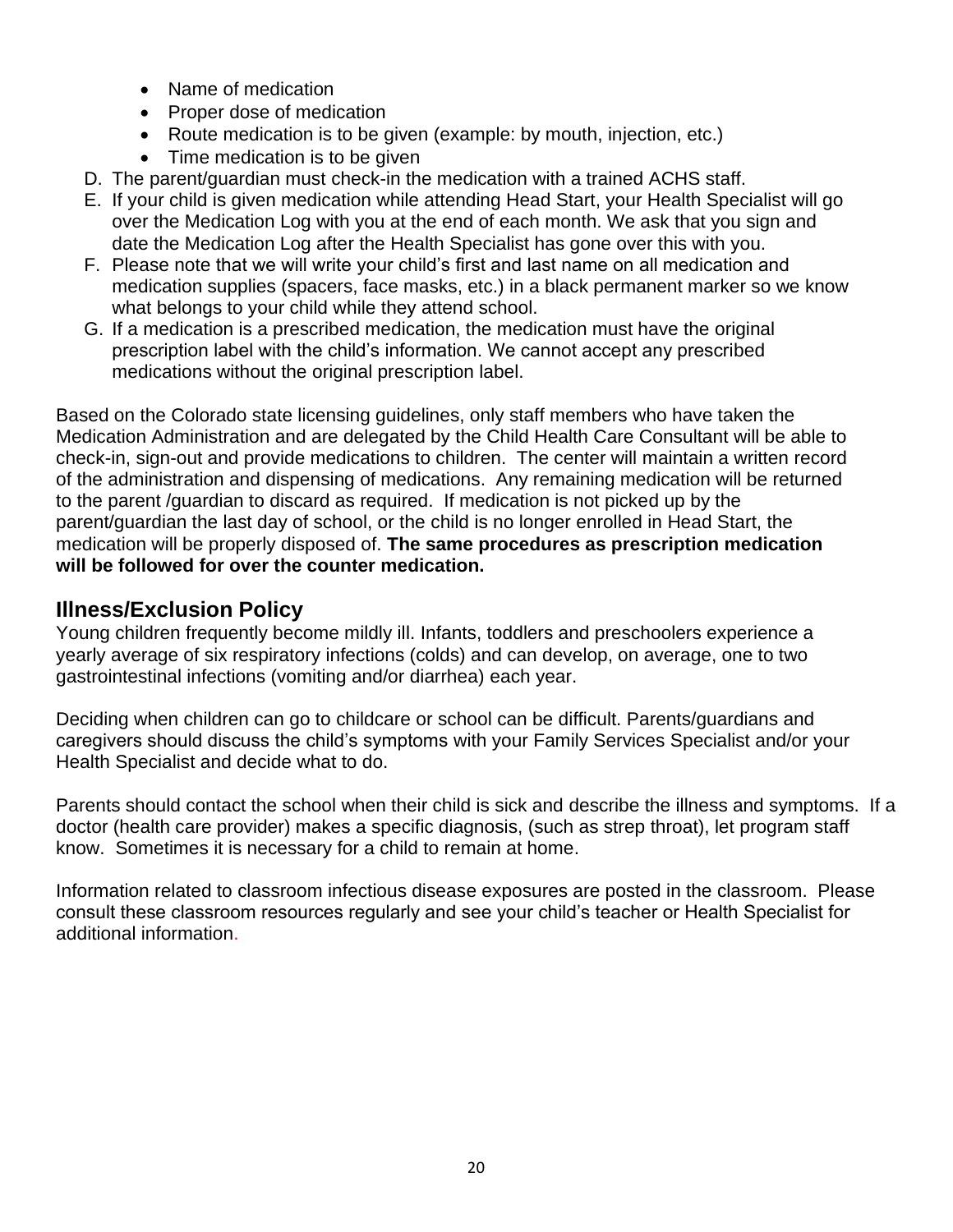#### **How Sick is Too Sick?**

# **When Children and Staff Should Stay Home from School or Child Care**

#### **There are three main reasons to keep sick children and adults at home:**

- **1. The child or staff member does not feel well enough to take part in usual activities. For example, a child is overly tired, fussy or will not stop crying.**
- 2. A child needs more care than teachers and staff can give while still caring for the other children.
- 3. The symptom or illness is on this list, and staying home is required.

#### **Remember, the best ways to stop the spread of infection is through good hand washing and staying home when sick.**

| Symptoms                                                                                                                                                    | Child must stay home?                                                                                                                                                                                                                                                                                                                                                                                                                                           |
|-------------------------------------------------------------------------------------------------------------------------------------------------------------|-----------------------------------------------------------------------------------------------------------------------------------------------------------------------------------------------------------------------------------------------------------------------------------------------------------------------------------------------------------------------------------------------------------------------------------------------------------------|
| <b>Diarrhea</b><br>Frequent, loose, or watery stools<br>(poop) compared to normal ones<br>that are not caused by food or<br>medicine.                       | Yes - if there are other symptoms along with the diarrhea (such as vomiting,<br>fever, abdominal pain, jaundice, etc.), the diarrhea cannot be contained in<br>the toilet, there is blood or mucous in the stool, the child is in diapers or<br>the staff member handles food or bottles. Children and staff may return 24<br>hours after their last episode of diarrhea unless the diarrhea is caused by an<br>illness that requires them to stay home longer. |
| Fever                                                                                                                                                       | A child should not be excluded if they have a fever with no other                                                                                                                                                                                                                                                                                                                                                                                               |
| Fever with behavior change or<br>other illness. Babies who are 4<br>months or younger need to see a<br>doctor right away for a fever of<br>100°F or higher. | symptoms unless they are 4 months old or younger.                                                                                                                                                                                                                                                                                                                                                                                                               |
|                                                                                                                                                             | Yes - if there is also a rash, sore throat, throwing up, diarrhea,<br>behavior changes, stiff neck, or difficulty breathing.                                                                                                                                                                                                                                                                                                                                    |
| "Flu-Like" Symptoms                                                                                                                                         | Yes - for at least 24 hours after the fever is gone.                                                                                                                                                                                                                                                                                                                                                                                                            |
| Fever over 100°F with a cough or                                                                                                                            | The fever needs to be gone, without using medicine that reduces                                                                                                                                                                                                                                                                                                                                                                                                 |
| sore throat. Other flu symptoms<br>can include tiredness, body aches,<br>throwing up, and diarrhea.                                                         | the fever (acetaminophen or ibuprofen).                                                                                                                                                                                                                                                                                                                                                                                                                         |
| Coughing                                                                                                                                                    | Yes - if the coughing is severe, uncontrolled, or the child has wheezing,<br>rapid or trouble breathing. Medical attention is needed for wheezing, rapid<br>or trouble breathing.                                                                                                                                                                                                                                                                               |
|                                                                                                                                                             | Note: Children with asthma may go to school with a written health care plan<br>and the school is allowed to give them medicine and treatment.                                                                                                                                                                                                                                                                                                                   |
| <b>Mild Respiratory or Cold</b>                                                                                                                             | No - children and staff may go to school if they able to take part                                                                                                                                                                                                                                                                                                                                                                                              |
| Symptoms Stuffy nose with clear<br>drainage, sneezing, and mild                                                                                             | in usual activities. Children and staff should stay home if the                                                                                                                                                                                                                                                                                                                                                                                                 |
| cough.                                                                                                                                                      | symptoms are severe. This includes fever and if a child is not<br>acting normally and/or has trouble breathing.                                                                                                                                                                                                                                                                                                                                                 |
| <b>Vomiting/Throwing Up</b>                                                                                                                                 | Yes - until 24 hours after throwing up stops or a doctor says it is                                                                                                                                                                                                                                                                                                                                                                                             |
| Throwing up two or more times in                                                                                                                            | not contagious. If a child has a recent head injury, watch for                                                                                                                                                                                                                                                                                                                                                                                                  |
| the past 24 hours, there are other<br>symptoms in addition to the                                                                                           | other signs of illness and for dehydration. Adults who handle food                                                                                                                                                                                                                                                                                                                                                                                              |
| vomiting (such as fever, diarrhea,<br>$etc.$ ).                                                                                                             | and bottles must be excluded.                                                                                                                                                                                                                                                                                                                                                                                                                                   |
| <b>Chicken Pox</b>                                                                                                                                          | Yes - until the blisters have dried and crusted (usually 6 days).                                                                                                                                                                                                                                                                                                                                                                                               |
| Conjunctivitis (pink eye)                                                                                                                                   | No - children and adults do not need to stay home unless they                                                                                                                                                                                                                                                                                                                                                                                                   |
| Pink color of eye and thick                                                                                                                                 | have a fever or are not able to participate in usual activities.                                                                                                                                                                                                                                                                                                                                                                                                |
| yellow/green discharge                                                                                                                                      | Call your doctor for advice and possible treatment.                                                                                                                                                                                                                                                                                                                                                                                                             |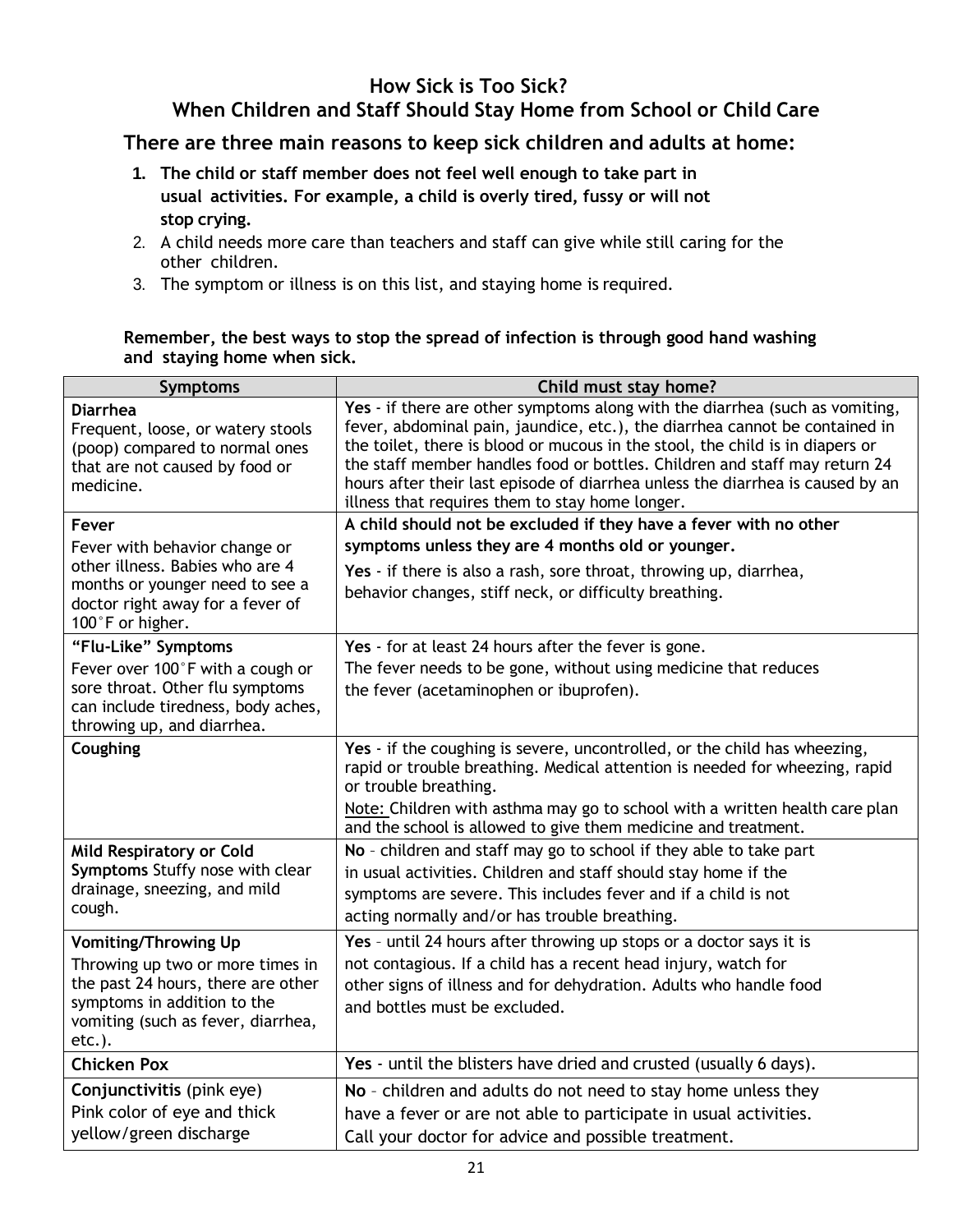| Croup (see Coughing)                                                                                              | Call your doctor for advice. Note: Children and staff may be able to go<br>to school unless they are not well enough to take part in usual activities.                                                                                                  |
|-------------------------------------------------------------------------------------------------------------------|---------------------------------------------------------------------------------------------------------------------------------------------------------------------------------------------------------------------------------------------------------|
| <b>Fifth's Disease</b>                                                                                            | No - the illness is no longer contagious once the rash appears.                                                                                                                                                                                         |
| <b>Hand Foot and Mouth Disease</b><br>(Coxsackie virus)                                                           | No - unless the child or adult has mouth sores, is drooling and is not able<br>to take part in usual activities.                                                                                                                                        |
| <b>Head Lice or Scabies</b>                                                                                       | Yes - children may stay at school or child care until the end of the day<br>but cannot return until after they have had the first treatment.                                                                                                            |
| <b>Hepatitis A</b>                                                                                                | Yes - until 1 week after the illness starts and when the child or staff is<br>able to take part in normal activities.                                                                                                                                   |
|                                                                                                                   | Children and staff should not go to another facility during the period<br>of exclusion.                                                                                                                                                                 |
| <b>Herpes</b>                                                                                                     | No - unless there are open sores that cannot be covered or there is<br>nonstop drooling.                                                                                                                                                                |
| Impetigo                                                                                                          | Yes - children and adults needs to stay home until antibiotic treatment<br>has started.                                                                                                                                                                 |
| Ringworm                                                                                                          | Yes - children may stay at school or child care until the end of the day<br>but cannot return until after they have had the first treatment. Keep<br>the area covered for the first 3 days if participating in sports with<br>person to person contact. |
| Roseola                                                                                                           | No - unless there is a fever or behavior changes.                                                                                                                                                                                                       |
| RSV (Respiratory Syncytial<br>Virus)                                                                              | No - children and staff can go to school unless they are not well enough<br>to take part in usual activities and/or they have trouble breathing. Call<br>your doctor for advice.                                                                        |
| <b>Strep Throat</b>                                                                                               | Yes - for 12 hours after starting antibiotics unless the doctor says that<br>it is okay to return to school sooner. Children and staff also need to be<br>able to take part in usual activities.                                                        |
| <b>Vaccine Preventable Diseases</b><br>Measles, Mumps, Rubella<br>(German Measles), Pertussis<br>(Whooping Cough) | Yes - Children and staff can return to school once the doctor says they<br>are no longer contagious.                                                                                                                                                    |
| <b>Yeast Infections</b><br>Thrush or Candida diaper rash                                                          | No - follow good hand washing and hygiene practices.                                                                                                                                                                                                    |
| Other                                                                                                             | Contact the child care center director or school health staff to see if                                                                                                                                                                                 |
| Symptoms or illnesses not listed                                                                                  | the child or staff member needs to stay home.                                                                                                                                                                                                           |

#### **This was developed in collaboration with the Children's Hospital of Colorado School Health Program.**

The information presented is intended for educational purposes only. It is not intended to take the place of your personal doctor's advice and is not intended to diagnose, treat, cure or prevent any disease. The information should not be used in place of a visit, call or consultation or advice of your doctor or other health care provider. References

American Academy of Pediatrics. *Managing Infectious Diseases in Child Care and Schools: A Quick Reference Guide.* Aronson SS, Shope TR, eds. 5th ed. Itasca, IL: American Academy of Pediatrics; 2020.20.

Colorado Department of Public Health and Environment. *Infectious Diseases In Child Care and School Settings: Guidelines for Child Care Providers and Health Consultants, School Nurses and Other Personnel*. 2019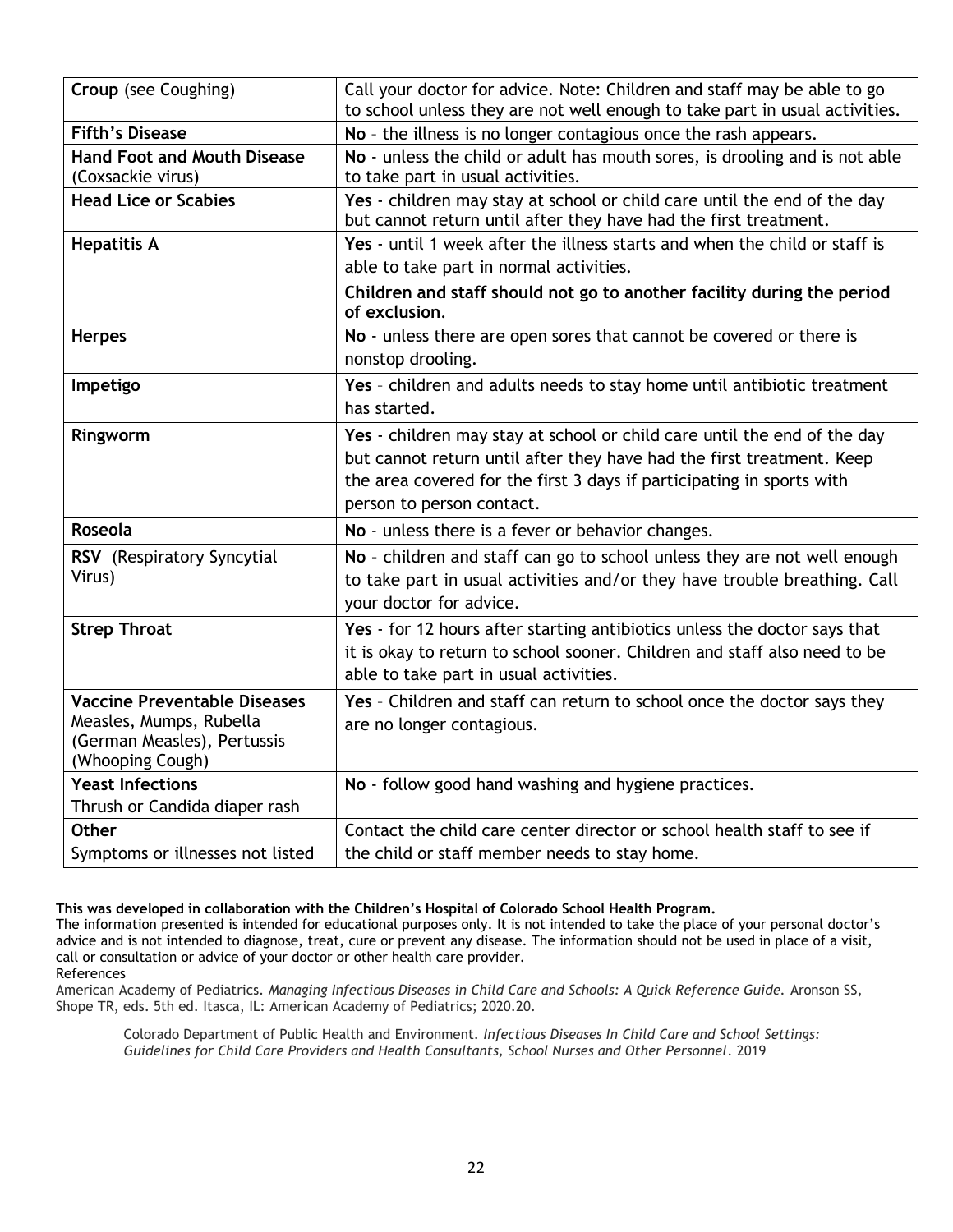### **Smoking Policy**

Adams County Head Start is a smoke-free environment. Smoking or the use of tobacco products is prohibited in the classroom, at program events, and during any activity sponsored by ACHS. Smoking is not allowed on any Head Start property. If you are interested in a smoking cessation program, please ask your Family Services Specialist or Health Specialist.

#### **Visitors**

Parents are welcome and encouraged to visit at any time in the classroom. Please check in at the office, front desk or with a Family Services Specialist to let them know you are a visitor in the building. All visitors are required to provide one form of identification when signing in and stating the purpose of the visit. Teachers are unable to meet with parents when children are present in the classroom. The Teacher must be focused on the children at all times. The Teacher can meet with parents after all children have been signed out or you can schedule a time to meet with the teacher.

\* Due to public health mandates, additional restrictions may need to be implemented during a pandemic.

### **Withdrawal of Child from the Program**

Parents who are withdrawing their child from Adams County Head Start need to notify the Family Services Specialist as soon as possible.

# **CLASSROOM PROCEDURES**

### **Appropriate Dress for Preschool Children**

In order to ensure children can actively engage in their learning it is important for children to be dressed in clothing that allows them to participate in indoor and outdoor activities. Children should always wear clothes that allow them to play without concern. If dresses or skirts are worn, please have them wear shorts under their dress or skirt. Some activities are messy so children need to wear clothes they can get dirty. In addition, children need to wear shoes that allow them to safely participate in all activities (no high heels, flip flops, or shoes that prevent children from climbing, jumping, running, hopping, skipping, balancing, etc. safely). Families may contact their Family Services Specialist if they need assistance with acquiring clothing.

#### **Arriving and Leaving Preschool**

All children must be signed in and out of the classroom.

#### **IF YOU DO NOT SIGN YOUR CHILD IN/OUT, YOU WILL BE CALLED BACK TO THE CENTER TO SIGN YOUR CHILD IN/OUT**

Anyone picking-up a child should be prepared to show photo identification before we release the child into his/her custody. The staff will only release children to the people listed on the Pick-Up form. **The staff will not release**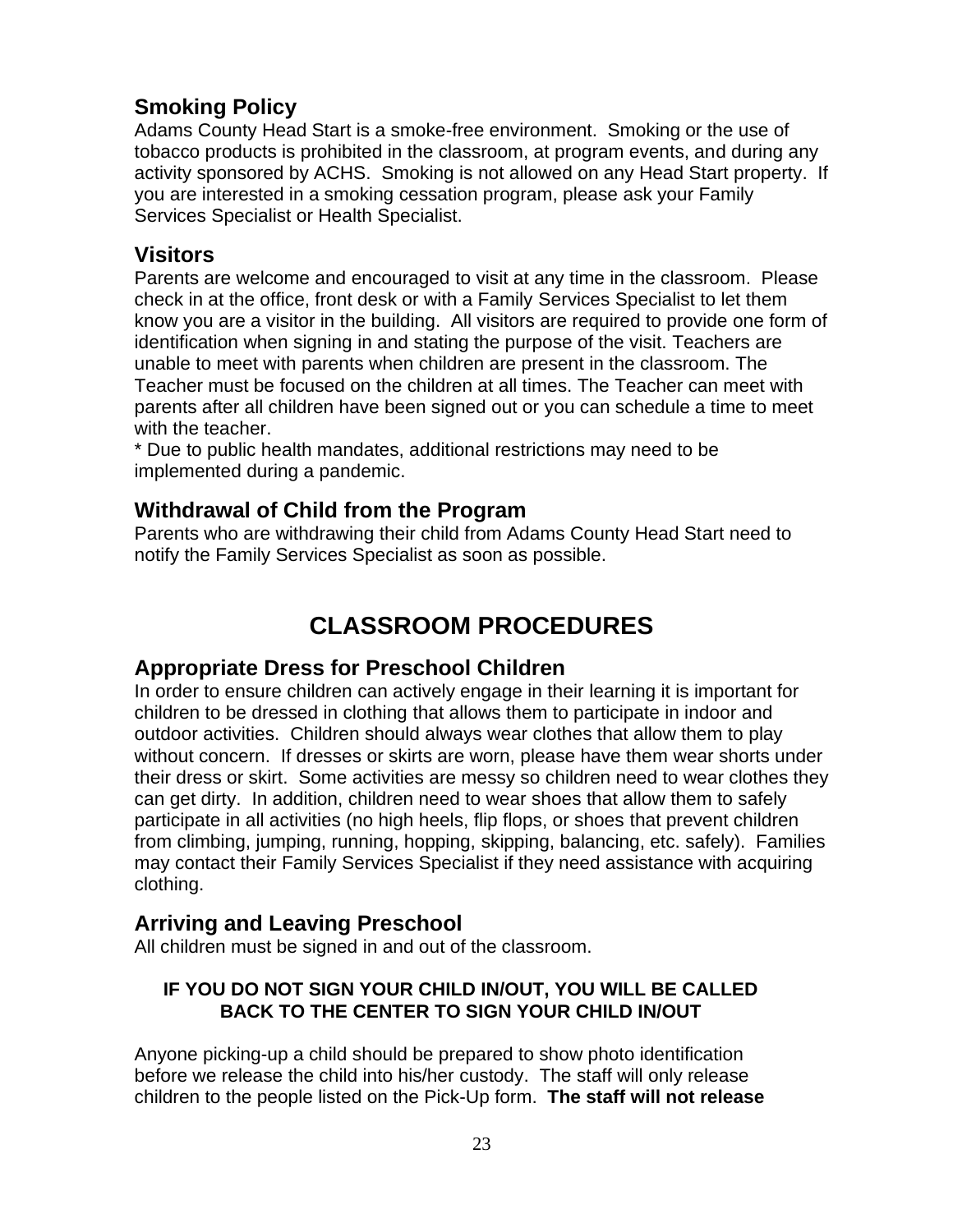**children to anyone who is not on the Pick-Up list or under the age of 18. Permission to release your child to someone who is not on the pick-up list will not be approved through a phone conversation or text.** 

# **Daily Classroom Checks**

Teachers complete a child count at 30 minute intervals throughout the day to be sure all children are present and/or accounted for. At the end of each session, the teacher will check the center, including restrooms, office areas, and playground to ensure that no children are at the center. In addition, teachers will check the signin/out forms to make sure that all children have been signed out. If a child is still at preschool, procedures to notify parents/guardians will be followed. Teachers also perform daily health checks and record observations in a daily log and will communicate to the parent any health concerns that they observe during drop off as well as during the school day.

# **Supervision of Children**

Staff members closely supervise in all preschool settings and during special activities. We maintain a minimum ratio of eight children to one adult at all times. Staff closely watch and interact with children to ensure their safety and educational benefit. Children are counted before and after going from one setting to another. Should a child become separated from his/her class, and the Lost Child protocol will be followed and every attempt will be made to locate the child. If a child cannot be located the local police department will be contacted by 911 and the parent/guardian will be notified immediately.

### **Personal Items**

Each child is expected to have at least one complete change of clothes at the center. Children's clothes (extra clothes, coats/jackets, hats, etc.) and backpacks must be labeled with the child's name. Toys, candy, money, or other personal items are not permitted in the classroom.

### **Guidance/Discipline**

Positive guidance is an effective way of encouraging children to take control of their behavior. ACHS staff provides children with the skills and tools needed to control their behavior effectively. This process takes patience, time, and effort. It is a policy that ACHS staff and volunteers treat children with care and respect using positive guidance methods that promote increased social competence and enhance children's self-esteem.

Staff and volunteers are prohibited from using physical or emotional punishment or isolation. Head Start staff keeps parents informed about guidance techniques used in the classroom. Teachers discuss each child's social/emotional needs with parents/guardians as needed. In cases of severe behavior concerns, parent/guardians may be required to attend a meeting with staff and the Mental Health Consultant to develop a behavior plan.

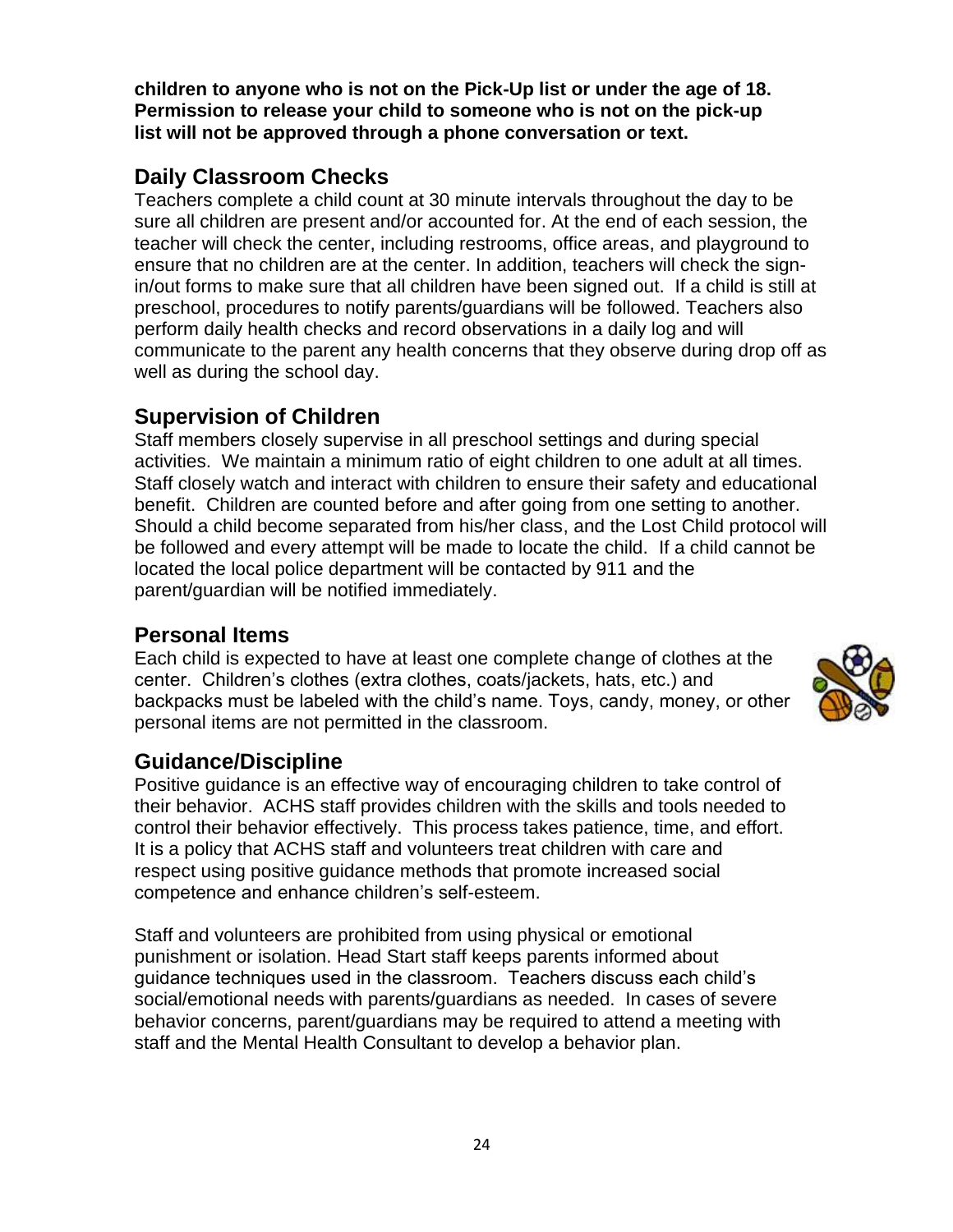# **Outside Food**

Due to the health and safety of all Head Start children, we ask that you and your child do not bring any outside candy, food, or water into program. No exceptions will be made; all outside food brought into centers will not be accepted. If your child requires special diet accommodations, the food will be purchased by the program. **No food, parties or gifts will be allowed for holidays or birthday celebrations. As a federally funded program we are not allowed to celebrate holidays. In order to respect everyone's valued traditions and beliefs, ACHS celebrates children's unique selves and their accomplishments.** 

### **Sunscreen Application**

Parents are required to sign a permission form allowing the center to apply sunscreen to their child. To protect children from sunburn and other hazards of sun exposure, teachers may apply sunscreen on children's exposed skin before outdoor play. If parents feel their child needs a specific type of sunscreen, they must provide it labeled with their child's name and application instructions. Sunscreen must have a Sun Protective Factor (SPF) of 30 or greater. Teachers will supervise as older children apply sunscreen to themselves and will assist younger children with the application of sunscreen**.** 



# **Television, Video Viewing, DVD, Electronic Learning**

Our philosophy is that children learn by being actively involved with materials and other people in their environment. We only include television and/or video viewing, DVD, Electronic Learning in our preschool when it is an integral part of the educational lesson.

### **Toilet Trained/Diapers**

Children are not required to be toilet trained to attend ACHS. Head Start Teachers and Family Services Specialists will work with parents to support their child's toilet learning. Parents can provide disposable diapers and wipes for their child for use during class time. If support is needed, ACHS will provide supplies.

### **Toys/Money/or Valuable Items**

We ask that you not let your child bring toys, money, or valuable items from home. Parents/guardians will be asked to take items back with them. Adams County Head Start is not responsible for the loss or damage of such items.